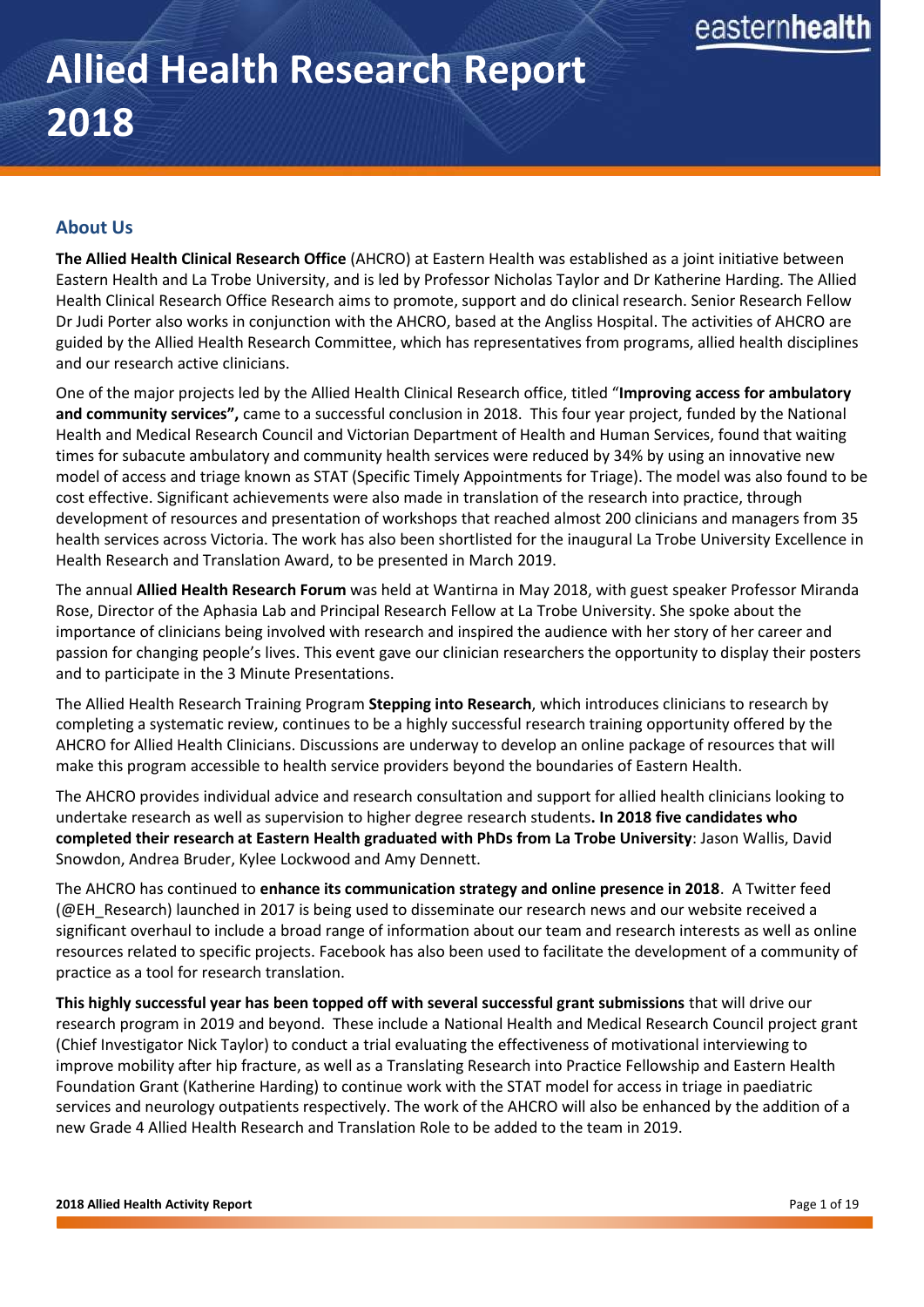# **Our team in 2018**

The Allied Health Research Committee:

| Nicholas Taylor      | Professor of Allied Health EH (Chair) |
|----------------------|---------------------------------------|
| Katherine Harding    | Senior Research Fellow                |
| Glenda Kerridge      | Social Work                           |
| Anne Thompson        | Acute and Aged Medicine Program       |
| Jason Wallis         | Physiotherapy                         |
| Sarah Dallimore      | Podiatry                              |
| Alison Wilby         | Psychology                            |
| Judi Porter          | <b>Dietetics</b>                      |
| Euan Donley          | <b>Mental Health</b>                  |
| Lauren Lynch         | Speech Pathology                      |
| Rebecca Nicks        | <b>Occupational Therapy</b>           |
| <b>Judy Bottrell</b> | Physiotherapy                         |
| Peter Brann          | Mental Health (CYMHS)                 |

# **Research Office Staff 2018**

| Nicholas Taylor          | Professor of Allied Health                                                          |
|--------------------------|-------------------------------------------------------------------------------------|
| <b>Katherine Harding</b> | Senior Research Fellow & AHCRO Manager                                              |
| Judi Porter              | Senior Research Fellow                                                              |
| David Snowdon            | Project Officer (STAT Project NHMRC)                                                |
| Annie Lewis              | Project Officer (STAT Project NHMRC)                                                |
| Anne Thompson            | Project Officer (RFA program grant Eastern Health Foundation – La Trobe University) |
| Rebekah Beard            | Project Officer (Metabolic Syndrome grant Eastern Health Foundation)                |
| Amie Musovic             | Physiotherapist (Hip Fracture RCT, Eastern Health Foundation - La Trobe University) |
| Joyce Ford               | Physiotherapist (Hip Fracture RCT, Eastern Health Foundation - La Trobe University) |
| Vanessa Lyndon           | Physiotherapist (Hip Fracture RCT, Eastern Health Foundation - La Trobe University) |

# **Key Research Associates**

| Jessica Biesiekierski | Research Fellow, La Trobe University   |
|-----------------------|----------------------------------------|
| Sandy Leggat          | Professor, La Trobe University         |
| <b>Casey Peiris</b>   | Lecturer, La Trobe University          |
| Nora Shields          | Professor, La Trobe University         |
| Jenny Watts           | Associate Professor, Deakin University |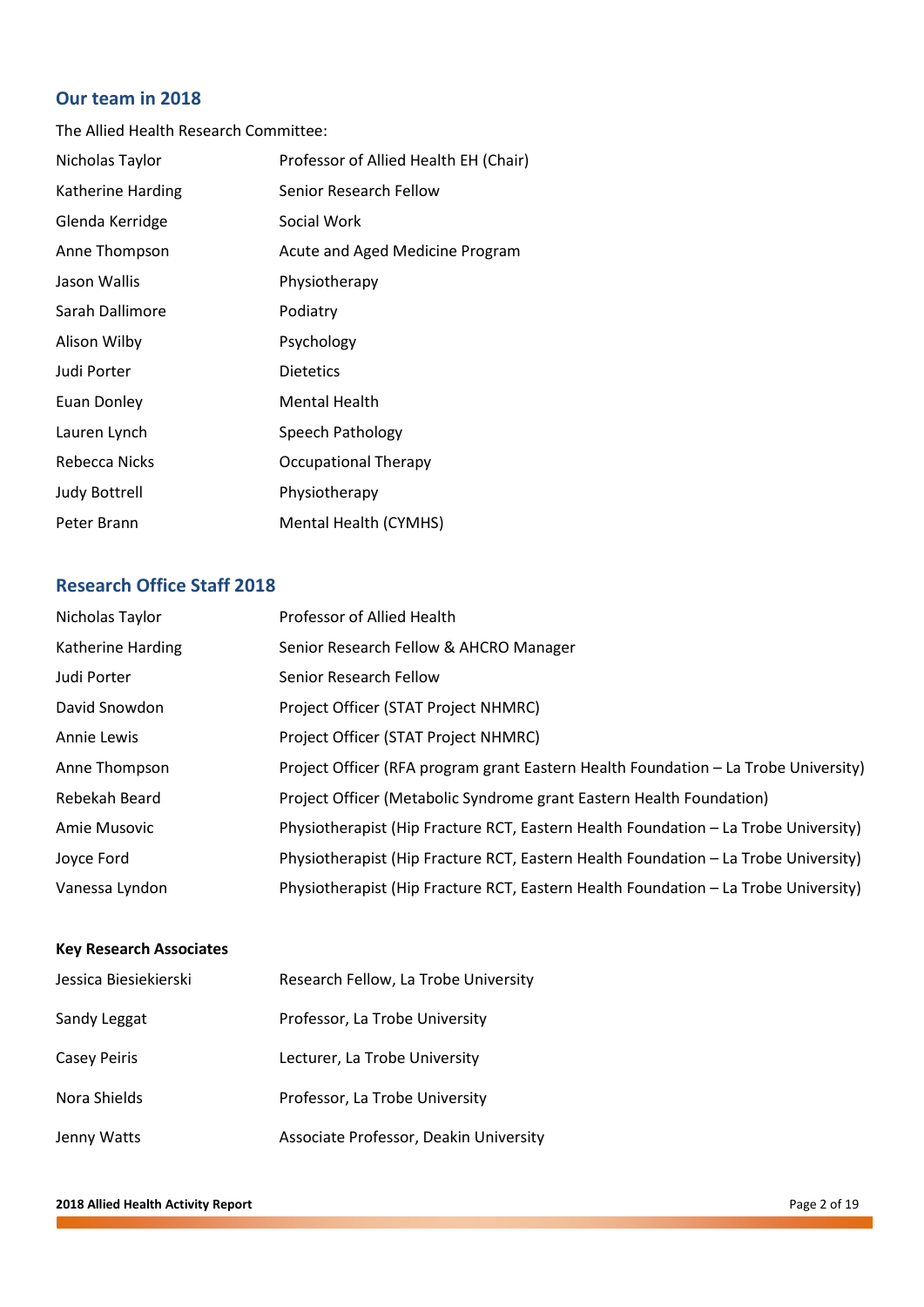#### **Awards achieved 2018**

The Times Higher Education for non-University and non-commercial research organisations latest global rankings indicate Box Hill Hospital is ranked at Number 2 in Australia and number 36 in the world for research excellence.

**STAT Research Team** Finalist, inaugural La Trobe University Excellence in Health Research and Translation Awards (to be awarded March 2019)

**Katherine Harding** Winner long presentation, Eastern Health Research Forum, 2018

**Amy Dennett** Winner short presentation, Eastern Health Research Forum, 2018

**Kate Lawler** 3MP People's Choice Award, 2018 Allied Health Research Forum

**Andrea Bruder** 3MP Winner 2018 Allied Health Research Forum

**Jason Wallis** Winner Nancy Millis Medal for outstanding thesis, La Trobe University, 2018

**Andrea Bruder** Winner Nancy Millis Medal for outstanding thesis, La Trobe University, 2018

**David Snowdon** Winner Nancy Millis Medal for outstanding thesis, La Trobe University, 2018

**Jessica Tuck** Winner of the award for best presentation from Allied Health/Nursing, Australasian Delirium Conference, Melbourne, September 2018.

**Melanie Haley** Winner of best poster award, Australasian Delirium Conference, Melbourne, September 2018.

**Hannah Mitchell and Emma Armstrong** Winner of best poster award, Dietitians Association of Australia Conference, Sydney, May 2018.

## **Notable Funding 2018**

Chief Investigator: **Taylor NF**. Associate Investigators: Shields N, O'Halloran P, Watts J, **Hau R**, **Porter J**, **Peiris C** NHMRC Project Grant (1157529). Motivational Interviewing to increase walking in community-dwelling older adults after hip fracture (\$826,846.86). 2019-2022.

Chief Investigator: **Harding KE**. Associate Investigators: **Carney P**, **Taylor NF, Lewis A**. Eastern Health Foundation Grant. Specific Timely Appointments for Triage: An innovative approach to reduce wait times. Can it work in Acute Specialist Clinics? (\$28,265). 2019.

Chief Investigator: **Carney P**. Associate Investigators: **Harding KE,** O'Brien T. Eastern Health Foundation Grant. Delivery of a first seizure clinic in the 21st century: A pilot study of an optimised first seizure service delivered to remote and rural areas using telemedicine (\$28,431). 2019.

Chief Investigator: **Harding KE**. MRFF Translating Research into Practice (TRIP) Fellowship GNT 1168409. Translating evidence to improve access to paediatric therapy services (\$181,066). 2019-2020

Chief Investigator: **Mitchell H.** Associate Investigators: **Garg M, Porter J,** Gibson PR, Barrett J. Eastern Health Foundation Grant. Evaluation of long term outcomes of the FODMAP diet for patients with irritable bowel syndrome (\$30,000) 2019.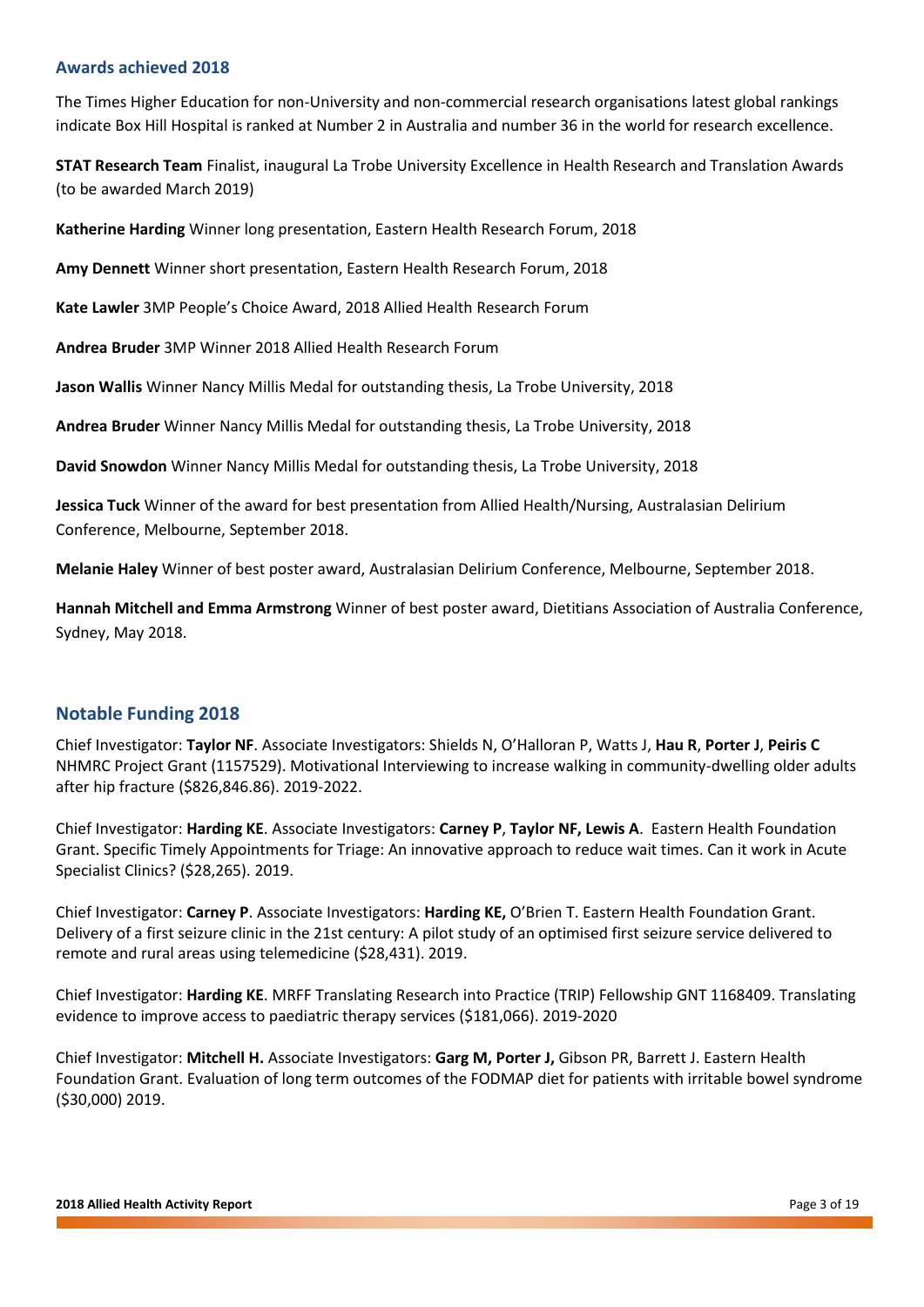# **Research projects in progress in 2018**

#### **Sustainability and Let's Talk (Mental Health Services)**

#### Lead investigator: **Allchin B.** Eastern Health research partner: **Cripps G.**

This participatory study follows up on Adult Mental Health Services involved in the Developing an Australian-first recovery model for parents in Victorian mental health and family services looking at sustainability of the Let's Talk intervention. Phase 2 follows up practitioners trained during the RCT trial and the organisation's capacity to support the practice. Phase 3 is a case study exploring what has enabled sustained practice and capacity within an Adult Mental Health Service. This study has local research partners in each Adult Mental Health Service involved.

#### **Pilot study evaluating a brief screening tool for Borderline Personality Disorder in the aged (Psychiatry and Clinical Psychology)**

Lead Investigators: **Beaterson J, Broadbear J, Moss F, George K, Jayaram H and Roa S.** In the absence of validated screening tools for the detection of Borderline Personality Disorder (BPD) in patients over 65 years, we have developed a screening tool that reflects the changing symptomology of BPD during aging. We intend to be able to reliably detect BPD in elderly patients as a prelude to a more comprehensive evaluation. The tool will enable early detection of BPD facilitating staff preparedness and patient care.

#### **The reliability of assessing diastasis of the rectus abdominus muscles after pregnancy (Physiotherapy)**

Lead investigator: **Benjamin D**; Associate investigators: **Taylor N**, Shields N, Frawley H. The retest and inter-rater reliability of three clinical measures (finger-width, tape measure, calipers) of assessing separation (diastasis) of the abdominal muscles will be assessed in 50 women after birth. The validity of the clinical methods of assessment will be compared to the gold standard of ultrasound.

#### **The fidelity and efficacy of eating disorders treatment**

#### Lead Investigators: **Brann P. Allison L,** Price S.

The fidelity component of this study used a file audit methodology to examine a multistage sampling of young people receiving treatment for eating disorders in the child youth mental health service. The procedures used were checked against the characteristics central to the key treatment approaches used by the service. While the majority of treatment accorded with that expected, there were some important differences from evidence based practice that were contrary to that hypothesised. The next stage will examine connecting this data with outcomes to ascertain if results in specialised mental health services match those achieved in standalone eating disorder services.

#### **Eating green: Exploring environmental sustainability of hospital food service (Dietetics)**

Lead investigators: **Collins J, Porter J, Carino S.** This series of systems-level research projects aims to identify: how much food and food related waste is generated; how much does it cost; what are patients' perceptions of waste and; what are key stakeholders perceptions of the barriers and enablers to change. This comprehensive assessment of current practice will identify opportunities and strategies to improve the environmental sustainability of hospital foodservice. The expected outcome is the implementation of a change in policy and/or practice at a national/international level, which will benefit the environment and financial savings, allowing public funds to be redirected into patient care.

#### **Evaluation of occupational therapists' clinical documentation of cognition in patients admitted to continuing care (Occupational Therapy)**

Lead Investigators: **Curry S, Devlin A, Joy A, Farley A, Terrington N.** This project aims to ascertain the current practice of cognitive screening and assessments and the detail of documentation by occupational therapists in continuing care. This will assist in determining needs for future research in the development of clinical guidelines for cognition and documentation.

#### F**easibility of an acute oncology rehabilitation program (Integrated Services)**

Lead investigator: **Dennett A**; Associate investigators: **Harding KE, Williams P.** This project aims to establish whether it is feasible to expand the existing oncology rehabilitation program to acute sites to reduce barriers to attending rehabilitation while people are undergoing active cancer treatment.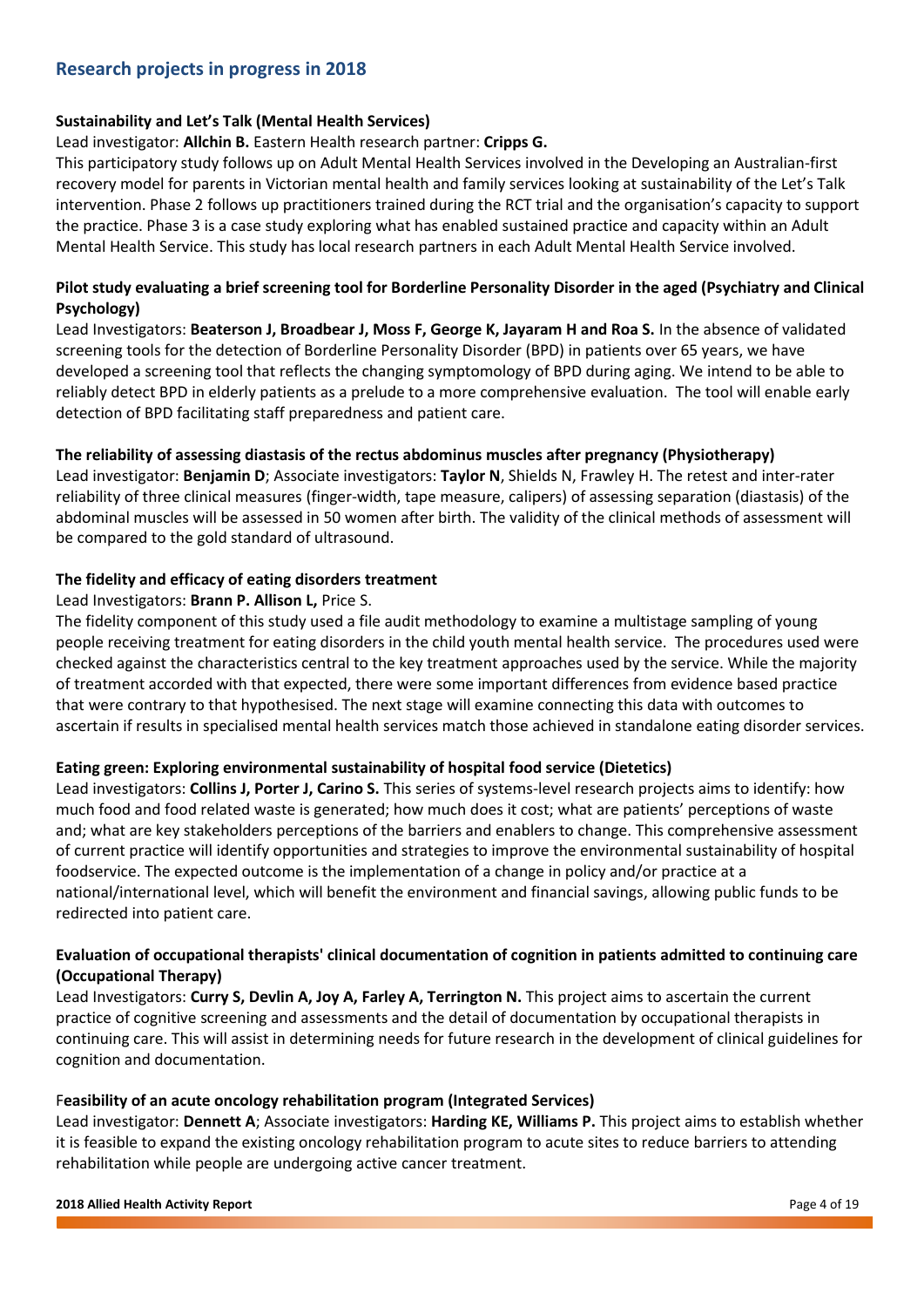#### **Transition to Senior Program: A two-year pilot evaluating a training program for mental health clinicians transitioning to crisis mental health services**

Principal Investigator: **Donley E.** This project is evaluating a new model of preparing front line mental health staff prepare for a senior role with the CATT and ED mental health triage team.

#### **Clinical outcomes of self-harm in child and youth mental health services**

Lead investigator: **Gardiner I.** Associate investigators: **Mildred H, Brann P**. This project aims to explore themes in young people who self-harm compared to those who do not. Associations between diagnosis and treatment offered; treatment type and amount and other characteristics will be explored. Routine outcome measures will be used to examine if differential symptom change occurs prior to discharge.

#### **Patient attitudes and perceptions about physical activity after knee joint replacement: a qualitative study (Community Rehabilitation Program/Physiotherapy)**

Lead investigator: **Hawke L.** Associate Investigators: **Taylor N**, Shields N, Dowsey M, Choong P. People with knee osteoarthritis fail to meet minimal physical activity guidelines, which exposes them to an increased risk of cardiovascular disease. However, no studies have investigated what level of knowledge these people have about physical activity guidelines or whether physical activity is important to them. This study will explore patients' beliefs and perceptions to identify barriers to the uptake of physical activity after knee joint replacement.

#### **Up and Active (Physiotherapy)**

Lead investigators: **Haley M,** Lawler, K, Jasonides, A, Pendleton R, Pagram A, Albiston T, Parslow S, Sloan C. This observational study is testing the feasibility and effectiveness of a model of care in general medicine incorporating exercise groups and a focus on reducing functional decline.

#### **Physiotherapy integrated motivational interviewing and smartphone technology to increase physical activity in individuals with low back pain: A cluster randomised trial (Physiotherapy)**

Lead investigator: Holden J. Associate investigators: O'Halloran P, **Taylor N.** This cluster randomised control trial across 3 sites will find out if physiotherapists can embed motivational interviewing principles into their routine practice to improve the outcomes of people with low back pain. An innovative feature of this project has been the development of a smartphone app to assist physiotherapists with implementing motivational interviewing.

## **Effective clinical on-boarding as a tool to enhance service delivery and confidence in hospital-based occupational therapists (Occupational Therapy)**

Lead Investigators: **Joy A, Farley A.** This project aims to qualitatively evaluate the on-boarding process for occupational therapists who have recently been employed at Eastern Health. Perceptions of levels of departmental organisation, perceptions of feeling welcomed and ability to undertake standard duties will be measured through a survey. Results will guide the local on-boarding practices for Occupational Therapy.

## **Reliability of performing infrared dermal thermometry in patients with Charcot neuroarthropathy (Podiatry)**

Lead investigators: Kaminski M**, Puli N;** Associate researchers: **Dallimore S, Richards K.** This study aims to investigate the intra- and inter-rater reliability of performing infrared dermal thermometry in patients with Charcot neuroarthropathy. The findings of this study will assist health care practitioners in providing a standardised approach to the assessment of dermal temperatures to ensure that clinical assessments are reliable and accurate in monitoring the progression of the Charcot foot.

#### **Conducting community rehabilitation review sessions via videoconference: a feasibility study (Community Rehabilitation)**

Lead investigator: **Manning R**; Associate Investigators: **Wundersitz C, Robertson J, Gregory J, Caelli A, Prause M**. Outer-eastern (Yarra Ranges Health and Angliss) Community Rehabilitation Program clinicians often do home visits for rehabilitation clients. Home visits may be located up to 60 km from the base. It is hypothesised that rehabilitation provided via videoconference may be a cost-effective, time-efficient alternative to providing face-to-face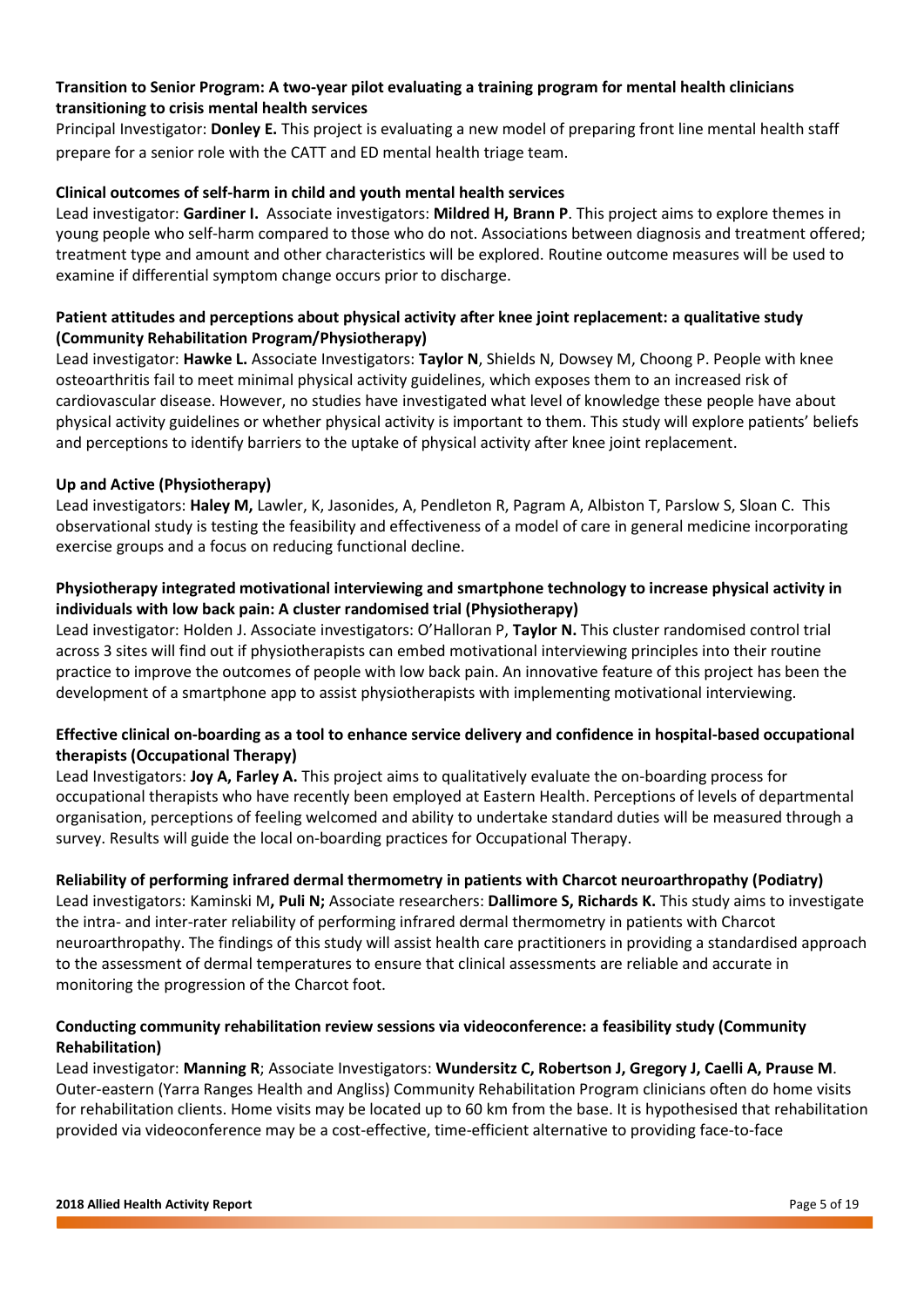rehabilitation for review appointments without adversely affecting client outcomes. The feasibility of using telerehabilitation for review sessions will be evaluated for 10 consecutive clients meeting eligibility criteria.

## **An interdisciplinary approach to identifying and referring those at risk of complicated grief (Social Work)** Lead Investigator: **Mohanu C**

This project is evaluating the impact of an education package developed to improve staff competency and confidence in assessing individuals who may be at risk of developing severe and prolonged grief related symptoms, known as "complicated grief". It is hoped that the findings of the project will inform ongoing initiatives to improve our response to families at risk of developing this condition.

#### **Barriers to aquatic physiotherapy in an inpatient neurological rehabilitation population (Physiotherapy)**

Lead investigator: **Moritz T**; Associate Investigators: **Snowdon D, Harding K.** This project is exploring the barriers to the use of aquatic physiotherapy during inpatient rehabilitation for patients with a neurological diagnosis.

#### **Study of doubly labelled water to develop international equations of total energy expenditure in the older elderly** Lead investigator: **Porter J.** Associate investigators: Truby H, Nguo K.

This study is contributing to addressing a fundamental gap in our knowledge for older adults: their energy requirements. Our team is obtaining pilot data on total energy requirements in the older elderly (80 years and over) using the gold standard doubly-labelled water method in order to develop predictive energy equations.

#### **The use of Good Clinical Care guidelines on the treatment of young people with Borderline Personality Disorder.** Lead Investigator: Selagea, H, Associate Investigators: **Brann, P**. Stewart, B.

In an effort to improve treatment results for young people with Borderline Personality Disorder, guidelines derived from best practice were implemented across the Child Youth Mental Health Service. Phase one of this study has been completed; a review of the methods used for assessing both the content of clinical guidelines for this population as well as a review of methods for assessing compliance with guidelines. Phase two is currently underway; exploring the impact of the release of the guidelines on clinical behaviour in a repeated measures design matching for clinicians.

## **What components of clinical supervision are effective for supporting physiotherapists in their professional role? (Physiotherapy)**

Lead investigators: **Snowdon D, Cooke S**. Associate investigators: **Scroggie G, Williams K, Lawler K, Taylor N**. This qualitative project will interview physiotherapists to explore their perceptions about clinical supervision. Analysis will be completed using an interpretative description approach.

## **Understanding metabolic syndrome in the community (Community Rehabilitation)**

Lead investigators: **Taylor N**, Peiris C, Shields N, **Gilfillan C, Porter J, Wilson E, Harding K**. Approximately one quarter of the world's adults have metabolic syndrome. This research will assess the prevalence of metabolic syndrome in people attending community rehabilitation (n=200) and will compare health literacy and physical activity levels of those with and without metabolic syndrome. Results will impact the way interventions are designed and delivered.

# **The feasibility of prescribing a walking program to improve physical functioning of people living in the community after hip fracture: a phase II randomised controlled trial**

Lead investigators: **Taylor N**, Shields N, **Harding K**, Peiris C, Prendergast L, O'Halloran P, **Hau R**, **Kennedy G**, Brusco N, **Thompson A**. Hip fracture is a common and serious fracture affecting older Australians. After hip fracture many people have very low levels of physical activity. There is evidence that increasing physical activity has many health benefits, but is challenging for people after hip fracture due to pain, fatigue, psychological factors and comorbidities. This randomised controlled trial will determine whether actively prescribing 100 minutes of physical activity per week in addition to usual care is a feasible and effective intervention for improving health outcomes in this patient group.

## **Evaluating the impact of Collaborative Recovery Model (CRM) training on clinical, medical and peer staff knowledge, attitudes and skills (Mental Health Services)**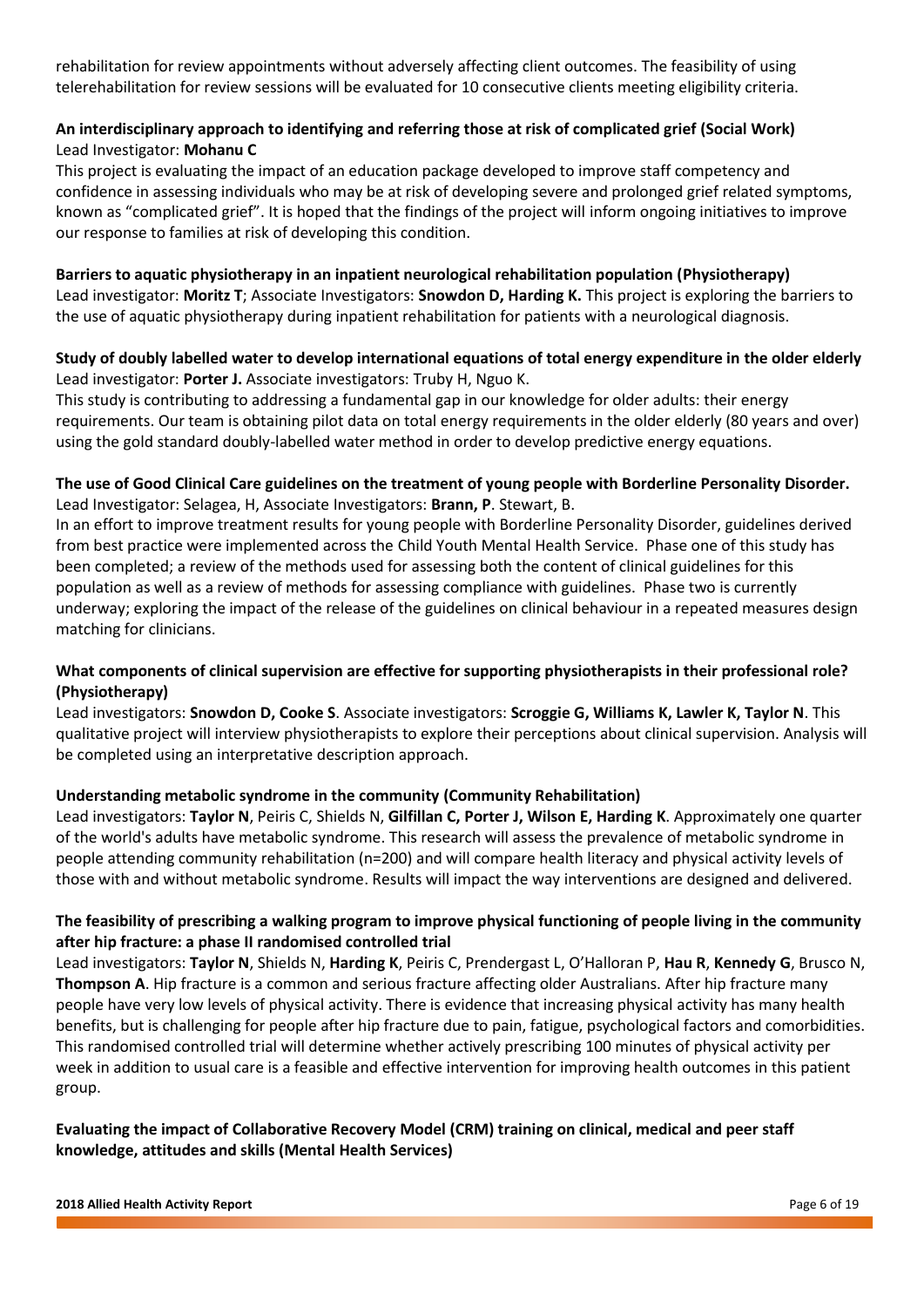Lead investigators: **Williamson P, Ong K, Dixon C.** This study will evaluate the Collaborative Recovery Model implementation across Eastern Health Mental Health Program. All clinical, medical and peer staff attending initial 3 day CRM training completed pre and post training measures to evaluate the impact of CRM training on staff knowledge, skills and attitudes, confidence and importance of implementing CRM and recovery-oriented practice.

# **Rehabilitation outcomes after proximal humeral fracture: monitoring progress using the Shoulder Function Index (SFInX) (Physiotherapy)**

Lead investigators: **Wintle E, Taylor N, Martin E**, Shields N, van de Water A. This single group observational study aims to establish if the Shoulder Function Index (SFInX) can be used to assist in the decision-making process for physiotherapists when treating a client recovering from proximal humerus fracture.

# **Research projects completed in 2018**

#### **Enhancing social connections in a group pain management program**

Lead Investigators: **Beaton P, Marshall S, Gokhale S.** The aim of this project was to identify social benefits to participants of an Allied Health led group pain management program. Improvements in social connections were common and can be summarised as: new social roles or activities; increased social skill and confidence; and increased social contact. Underlying mechanisms of social growth were identified as: increased fitness/function; improved mood and mindset; and greater opportunity and encouragement to socialise. Social activities associated with lasting social improvements included: attendance of a consumer run pain support group; engagement in group physical and leisure activities within the community; retraining and re-engagement in work and education.

## **The validity and reliability of a new routine outcome measure for the mental health of infants and pre-schoolers (Health of the Nation Outcome Scales for Infants –HoNOSI)**

#### Lead Investigators: **Brann P**, Culjak G, Kowalenko N, Burgess P, Coombs T, Dickson, R.

The Australian mental health system has an agreed protocol for routine outcome measurement across all ages. However there is no measure addressing infants and pre-schoolers that has been agreed for use nationally. Eastern Health has participated in a long term project under the auspices of the Australian Mental Health outcomes Classification Network to develop such a measure, and has now entered the stage of validity and reliability testing. Concurrent validity was assessed with different clinicians applying a range of rating instruments on 108 infants across the country. Inter-rater reliability was assessed through vignettes rated by over 25 experienced infant mental health clinicians. While good concurrent validity and internal consistency were found, the reliability results were equivocal and require further exploration.

## **Do patients with a communication difficulty have a different experience of care when compared to patients without a communication difficulty? (Speech Pathology)**

Lead Investigator: **Bruce C.** Associate researcher: **Lynch L.** The aim of this project was to understand if the care experience of consumers with communication disorders (CWCD) differs at Eastern Health from other consumers. CWCD were supported by Speech Pathologists to complete Eastern Health's Patient Experience of Care survey. The results of these patients (n=92) were compared to a sample of patients without communication difficulty (n=180), admitted to the same wards, during the same period of time. CWCD report significantly poorer experience of care score in 7/10 patient areas. In particular they experience their care to be less individualized, skilled and respectful compared with other consumers, and felt less involved in their healthcare decision than they wanted to be.

#### **Motivational interviewing and oncology rehabilitation (Oncology Rehabilitation)**

Lead investigator: **Dennett A**; Associate investigators: **Taylor N**, Shields N, Peiris C, O'Halloran P. This randomised controlled trial aimed to find out whether motivational interviewing provided in addition to oncology rehabilitation (n=24) was more effective than standard oncology rehabilitation (n=22) for improving physical activity as well as secondary outcomes including systemic inflammation, fatigue, mood, strength, walking capacity, self-efficacy and health related quality of life. There were no between-group differences for the primary or secondary outcomes. A small to moderate non-significant effect was observed for the motivational interviewing group having less sedentary time, more light intensity physical activity and taking more steps per day compared to the oncology rehabilitation only group.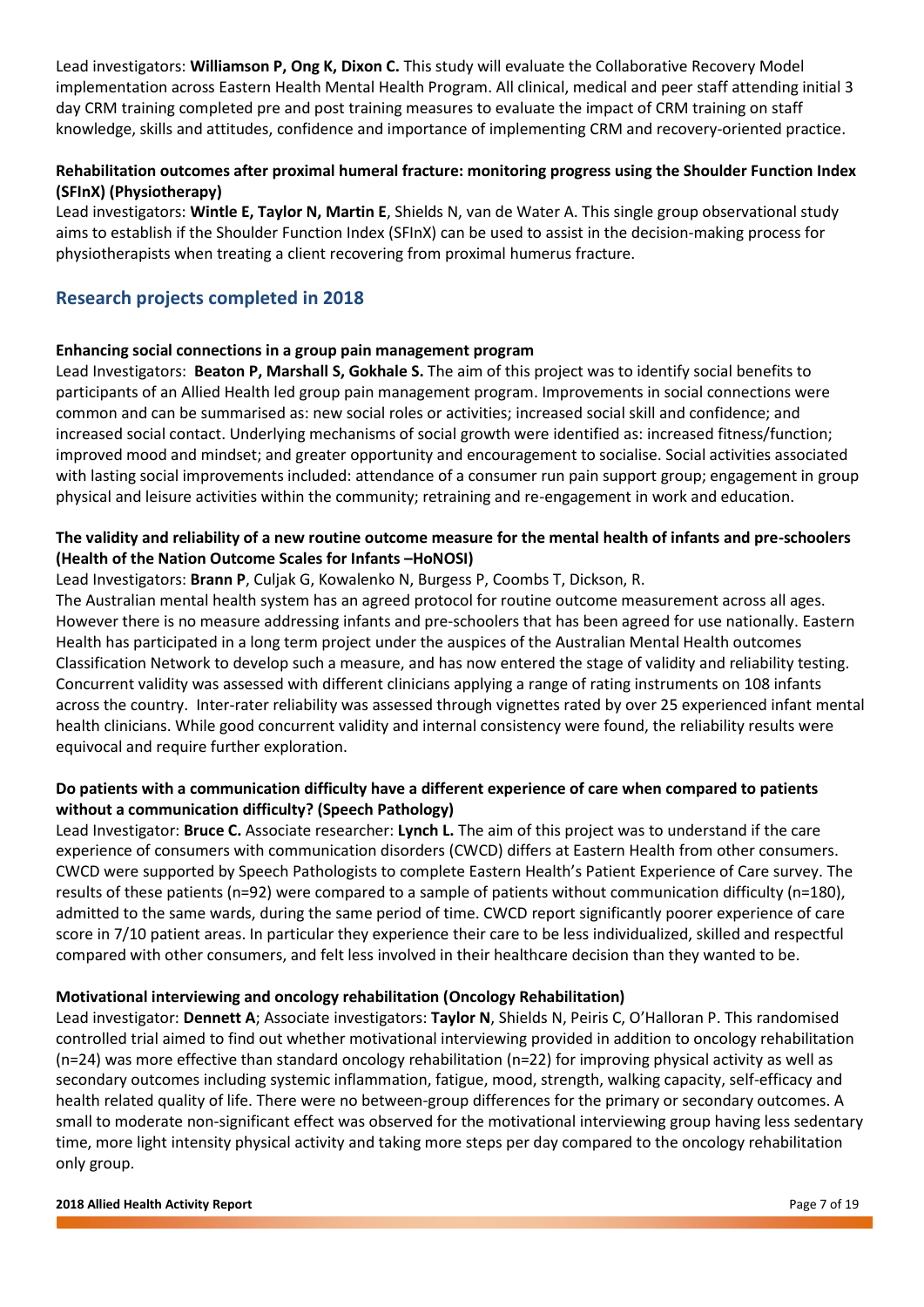#### **Home exercise programs supported by video and automated reminders for patients with stroke: A qualitative analysis (Community Rehabilitation Program)**

Lead investigators: **Emmerson K, Taylor N, Harding KE.** This study aimed to explore the patient experience of utilising smart technology to support an upper limb home exercise program post stroke, with focus on acceptance, feasibility, benefits and barriers. It demonstrated that smart technology is increasingly accessible and provides a novel, convenient way to provide home exercise programs post stroke with a number of benefits. This technology is not for everyone, but may be well suited to patients who already own and use these devices in daily life.

## **A resource analysis of the use of electronic tablets for home exercise prescription in rehabilitation (Community Rehabilitation Program)**

Lead investigators: **Emmerson K, Taylor N, Harding KE, Fong C.** This study aimed to explore resources (time and physical) required to provide home exercise programs in either electronic format, or in standard, paper-based format. A total of 128 home exercise programs were provided to 110 clients, with 36 of these reviewed at least once. There were small but statistically significant cost savings from using technology for the initial prescription of home exercise programs.

#### **Consumer engagement in assistive technology prescription (Occupational Therapy).**

Lead investigators: **Farley A, Nicks R, Whittaker S.** A mixed methods study evaluating assistive technology prescription and the associated consumer perspective and satisfaction. Consumers who were prescribed shower stools or pressure care cushions by Occupational Therapists were included. A file audit and phone interviews were conducted with 30 participants. The majority of patients discontinued use of their assistive technology (95%) and patients were satisfied with a median rating of 10 (on a scale of 0-10). Participants reported varying levels of involvement in the prescription process, but this showed no relationship with participant satisfaction ratings.

#### **Improving efficiency of referral triage for ambulatory pain management service for improved patient access and flow (Pain Management Program).**

Lead Investigator: **Gokhale S**, **Paul E**. This project was aimed at addressing the issues related to referral access for the Eastern Health H Ambulatory Pain Service. Using the quality improvement methodology, brainstorming and root cause analysis were used to identify contributing factors, which were validated by looking at service data like waiting time, processing time trends and clinician confidence in processing referrals. Interventions were targeted at reducing waste by redesigning the referral process and increasing efficiency via development of a triage tool to aid in decision making. Results showed a 70% reduction in referral waiting times, 42% reduction in on task-time, and 56% increase in clinician confidence.

#### **Addressing hoarding and squalor in a health care setting (Social Work)**

Lead Investigator: **Hatzipashalis S.** Hoarding and squalor-related behaviours present serious safety issues to the individual and the general public. Eastern Health does not currently have a policy or process in place for staff to refer to when patients are identified with behaviours relating to hoarding and squalor. This project involved conducting a comprehensive literature review, the use of self-administered questionnaires to staff pre and post the delivery of a specialised education session and benchmarking seven hospitals in Melbourne. A final report with recommendations highlighted the importance of this area.

## **Evaluation of adherence to a cognitive assessment clinical practice guideline: an exploratory study (Occupational Therapy)**

Lead investigators: **Joy A, Terrington N.** Associate researcher: **Grindon-Ekins K.** This project aimed to identify the cognitive assessment and screening tools used by occupational therapists in hospital settings, as well as identify the percentage of patients who underwent cognitive screening and assessment. Results showed an increase in the screening of patients for cognitive issues and adherence to the Occupational Therapy clinical practice guideline and recommended assessment screening tools. However, use of recommended detailed assessment tools did not improve.

#### **Helping older people move: family-assisted therapy project (Ambulatory and Community Services)**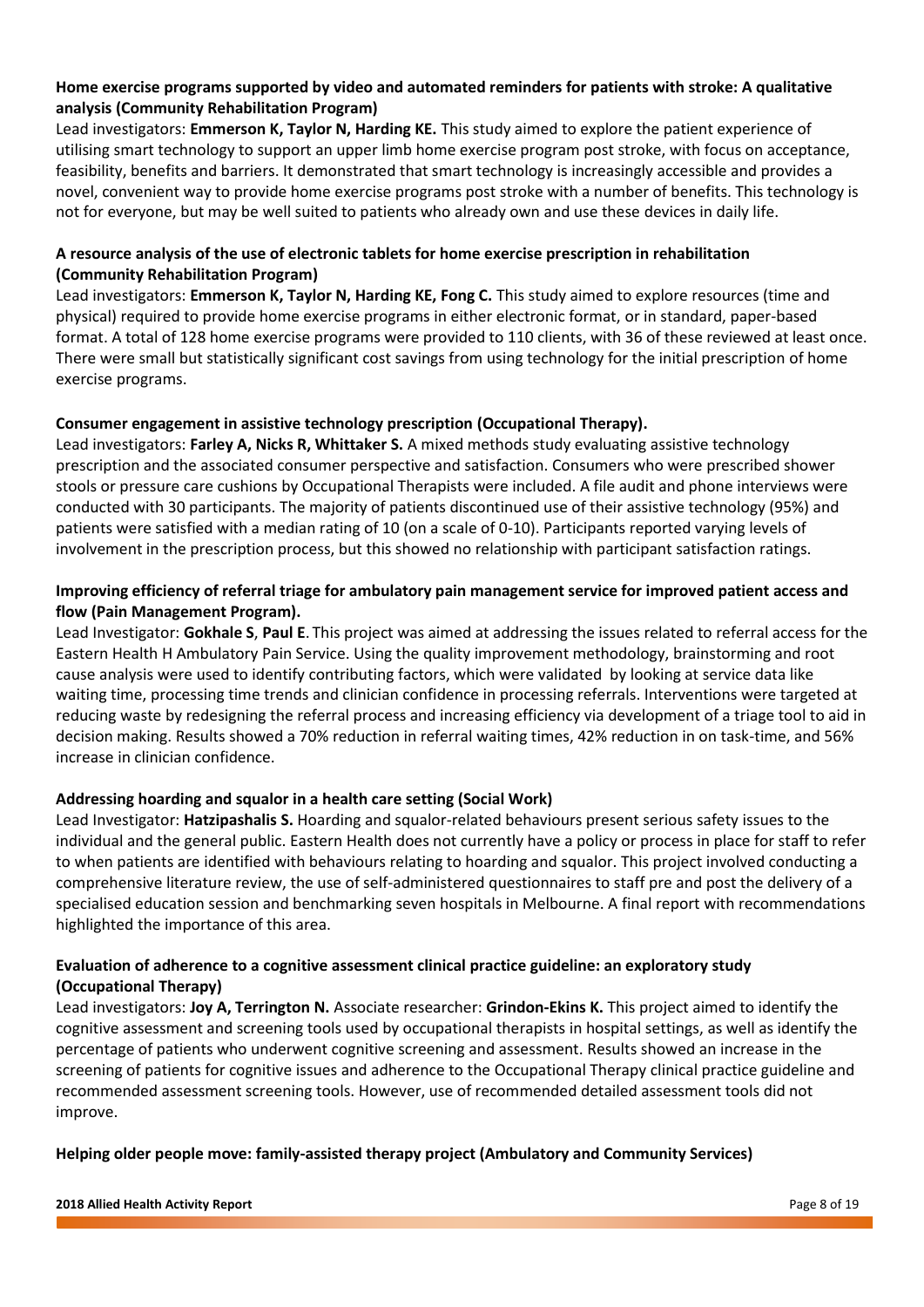Lead investigator: **Lawler K**; Associate researchers: **Taylor N**, Shields N. This pilot randomised controlled trial aimed to find out if engaging caregivers to provide therapy with clinician supervision for patients from the Transition Care Program can improve outcomes such as levels of physical activity, falls-related self-efficacy, health-related quality of life and caregiver strain. Thirty-five patients and 40 family members participated. The group receiving family-assisted therapy were observed to have a reduced falls rate and took more daily steps than the control group. There was a trend to reduced caregiver strain and qualitative analysis found a key benefit was the sense of empowerment gained by families.

## **Exploring the influence of the Eastern Health Child and Youth Mental Health Service "My Recovery" program on young people's participation in life activities (Mental Health Services)**

Lead investigators: Lentin P, Boyd M, Lucas J; Associate researchers: **Bourke C,** McKenzie J. This qualitative research explored the influence of the Child and Youth Mental Health Service Wellways 'My Recovery' Peer-led group program on young people's participation in life activities.

#### **Home assessment visits prior to discharge for patients after hip fracture: A health economics analysis (Occupational Therapy)**

Lead Investigator: **Lockwood K**; Associate researchers: **Harding KE, Boyd J**, Brusco N, **Taylor N**. A randomised control trial evaluating the effectiveness of pre-discharge occupational therapy home visits for 77 patients after hip fracture. Home assessment visits by occupational therapists prior to hospital discharge for patients recovering from hip fracture reduced the number of readmissions to hospital, increased functional independence at 6 months and may have reduced the risk of falls in the first 30 days after discharge. An economic evaluation conducted alongside the trial demonstrated that the intervention is also likely cost effective in reducing falls early after discharge.

#### **A new model of physiotherapy rehabilitation to improve outcomes after hip fracture (Physiotherapy)**

Lead Investigator: **Senserrick C**, Associate researchers: **Taylor N, Kennedy G, Scroggie G, Williams K, Lawler K.** This randomised controlled trial (n=76) aimed to determine if three shorter physiotherapy sessions during rehabilitation helped patients to recover faster from hip fracture than the traditional model of one long session per therapy day. There were no significant differences between groups for the outcomes of mobility (De Morton Mobility Index) or function (Functional Independence Measure) after 14 days. Both models of physiotherapy rehabilitation were effective, tolerated by patients, and neither were associated with adverse effects.

## **Predicting rate of conversion from mild cognitive impairment to Alzheimer's disease dementia in a Cognitive, Dementia and Memory Service (Neuropsychology)**

Lead investigator: **Shay L,** Franks K, Jackman A. This study aimed at developing a model and a clinical decision making tool that predicts the rate of conversion from amnestic Mild Cognitive Impairment (aMCI) to Alzheimer's disease (AD) dementia, using measures that are easily accessible or readily used in the Cognitive, Dementia and Memory Service. A retrospective study reviewed 124 CDAMS clients diagnosed with MCI between 2012 & 2017. The model was unsuccessful in developing a decision making model of likely time to conversion to inform individualised review plan. However, current practice in CDAMS is consistent with the "Golden Standard" of review within one to two years for those with primary memory impairment. This is the most evidence based practice CDAMS can offer to clients and their families.

## **The effects of direct supervision of physiotherapists on therapist compliance with hip fracture clinical practice guidelines and patient outcomes post hip fracture (Physiotherapy).**

Lead investigator: **Snowdon D**; Associate researchers: **Leggat S, Harding K, Scroggie G, Hau R, Darzins P, Taylor N.** This before-and-after observational study investigated the effects of direct supervision of physiotherapists on therapist compliance with hip fracture clinical practice guidelines and patient outcomes following operative repair of hip fracture. Data were collected from 290 patients with traumatic hip fracture. For patients treated by physiotherapists receiving direct supervision, compliance with early mobilisation improved from 9% to 35% on the day after surgery and from 32% to 68% by the second post-operative day. These patients also walked further on the fifth post-operative day with less assistance from therapists.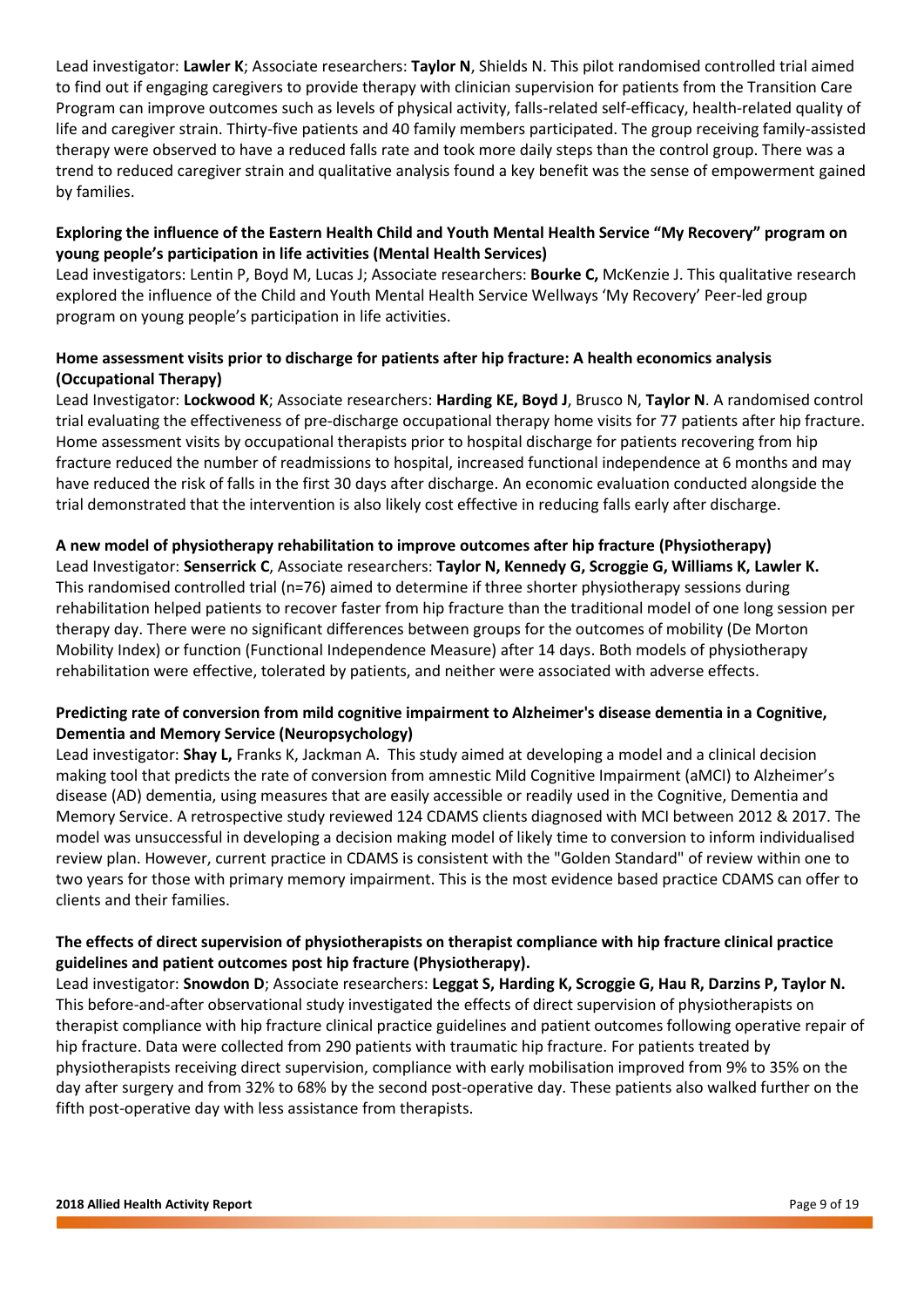# **The optimal level of physical activity associated with improved physical functioning of people living in the community after hip fracture: an observational study (Allied Health)**

Lead Investigator: **Taylor N**; Associate researchers: **Thompson A, Harding KE, Hau R**, **Kennedy G**, Prendergast L, Shields N, Peiris C. This observational study aimed to determine the optimum level of physical activity associated with improved function 57 people who returned home after hip fracture. Measures of physical activity (activPAL accelerometer), physical function, walking confidence and quality of life were taken at baseline and after 3 months. Levels of physical activity were very low and remained low up to 8 months after fracture. Physical activity had little or no association with change in physical function, but walking confidence was a predictor of improved physical function. Interventions that address walking confidence after hip fracture may have the potential to positively influence improvement in physical function and warrant further testing.

# **Introduction and Evaluation of Upper Limb Assessment and Intervention Framework (Occupational Therapy)** Lead investigator: **Toal A.**

This project implemented and evaluated an evidence based framework for upper limb rehabilitation after stroke. The effectiveness of the framework was evaluated through a pre-post medical record audit. During the post intervention period, 75% of patients received an occupational therapy assessment of the upper limb. Of these, two thirds had an assessment reported covering all recommended domains, compared to less than 1% during the preintervention audit. Further work is ongoing to embed this framework into clinical practice so that all stroke survivors receive appropriate and timely assessments consistent with current evidence.

# **The occupational therapy role and practice with patients with delirium in the acute and sub-acute areas of Eastern Health (Occupational Therapy)**

Lead investigators: **Tuck J.** Associate researchers: **Terrington N, Farley A.** It is important that patients with delirium receive safe and high-quality care consistent with the National Safety and Quality Health Service Standards. Following completion of an initial project to identify and understand current occupational therapy knowledge, practice and role in assessing and managing patients with delirium, this project aims to improve the early recognition of delirium and appropriate response by Occupational Therapy staff.

# **Osteoarthritis Hip and Knee Service (OAHKS) in community health setting compared to the hospital setting: a feasibility study (Physiotherapy)**

**Lead Investigators: Wallis J, Gibbs A. Associate researchers: Taylor N, Roddy L, Hau R. Fong C, DeVos L, Durant K, Barton C.** An advanced musculoskeletal physiotherapist determines people's eligibility for total hip and knee replacement in the osteoarthritis hip and knee service (OAHKS). The aim of this project was to determine if this service can be provided in a community setting. From 94 patients attending OAHKS (43 community-based, 51 hospital-based), the community OAHKS setting had high satisfaction levels with patients and general practitioners, short waiting times for initial assessment [mean 17 days (SD 11)], short waiting times to begin non-surgical management [mean 32 days (SD 22)], with a much lower referral rate to orthopaedics [OR = 0.05 (95% CI 0.01 to 0.41)] compared to the hospital-based OAHKS. There were no adverse events. In this pilot study it was feasible to provide an OAHKS clinic in a community health setting led by an advanced musculoskeletal physiotherapist.

## **Evaluation of the use of an electronic daily handover tool by occupational therapy to support clinical service provision (Occupational Therapy)**

Lead investigators: **Whittaker S.** Associate researchers: **Leong A, Farley A.** A universal guideline for Occupational Therapy within bed based services was developed to support improved clinical handover within the discipline. This project aimed to objectively measure the implementation of this handover process against local guidelines with reference to ACSQHC Standard 6 for Clinical Handover. Occupational Therapists perspectives regarding their confidence and the impact of the new processes on patient care were also explored.

## **Evaluation of occupational therapy practices for continuity of care in rehabilitation from bed based service to ambulatory and community models of care (Occupational Therapy)**

Lead investigators: **Whittaker S, Joy A.** Associate researchers: **Farley A, Terrington N.** This project explored the continuity of care in rehabilitation between hospital and community settings. Upon discharge from inpatients, 93% of patients had ongoing occupational performance issues and that 94% of patients were not back at their premorbid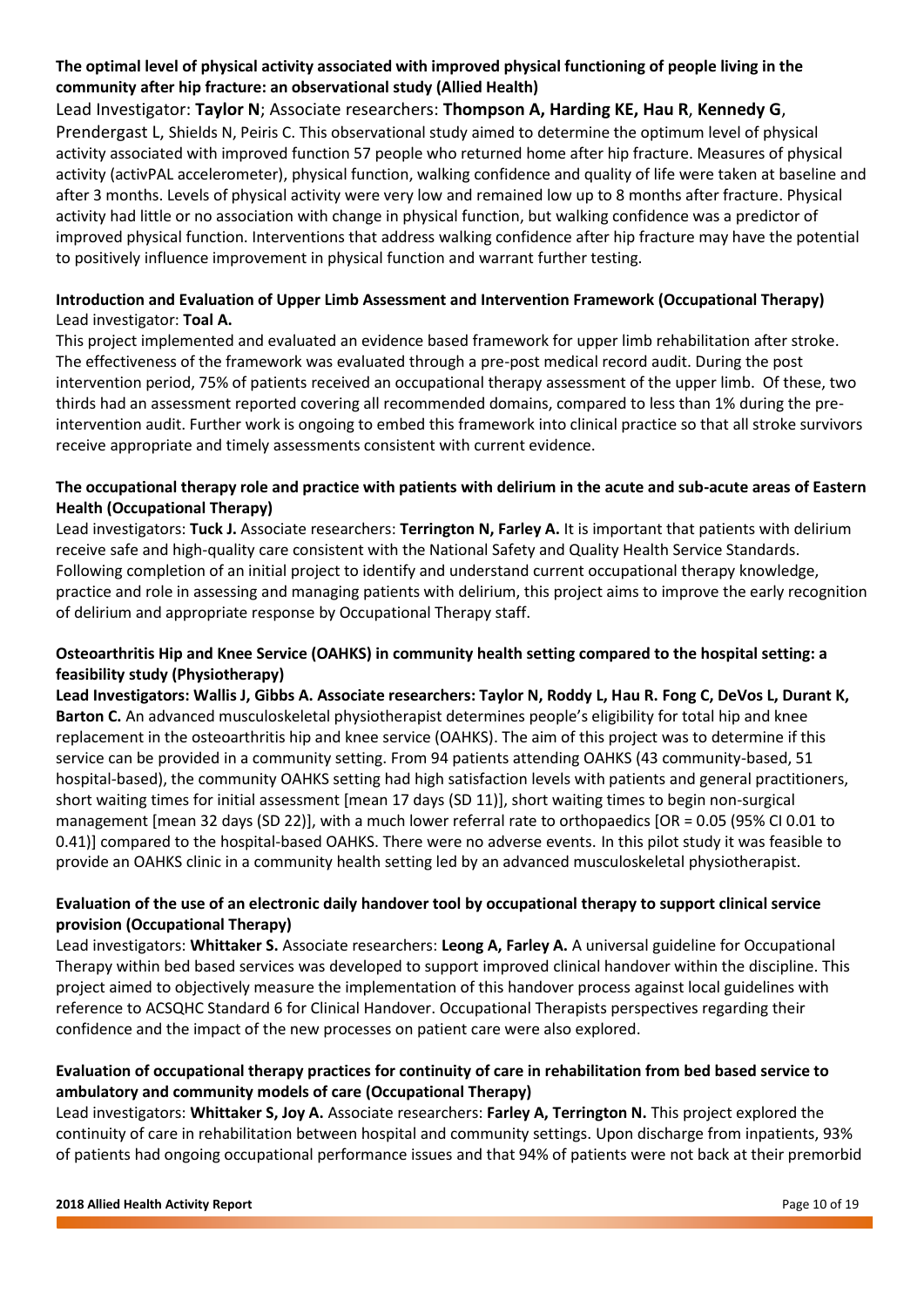level of function. Within the sample, 66% of patients had ongoing OT goals at the time of discharge with 48% of these patients likely to have benefited from OT input within five days of discharge home. Less than half of these patients were referred to a community program for ongoing OT and based on the occupational performance gaps, 39% of patients were not referred when ongoing input was clinically indicated.

# **Research Training - Higher Degree Research Students (PhD or Masters by Research)**

**Allchin B.** PhD (year 3). Sustainability and Let's Talk. Monash University. F/T.

**Benjamin D**. PhD (year 1). Diastasis of the rectus abdominus muscles (DRAM) during and after pregnancy. La Trobe University, P/T.

**Coker F.** PhD (year 1). Provision of additional allied health services for sub-acute across three health services. Monash University, F/T.

**Bruder A.** PhD (year 3). Exercise in the rehabilitation of fractures of the distal radius. La Trobe University, P/T, \*

**Dennett A.** PhD (year 3). Physical activity and rehabilitation for cancer survivors living in the community. La Trobe University, F/T.\*

**Emmerson K**. PhD (year 2). Using video based home exercise programs in rehabilitation. La Trobe University, P/T.

**Gardiner, I.** Clinical Doctorate. Clinical outcomes of self-harm in child and youth mental health services, Deakin University. F/T.

**Hawke L.** PhD (year 1). Increasing physical activity after lower limb joint replacement. La Trobe University, P/T.

**Lawler K.** PhD (year 3). What is the best model of care for providing physiotherapy in Australia's Transition Care Program? La Trobe University, P/T.

**Lewis A**. Masters by Research (year 1) STAT- Specific Timely Appointments for triage: An innovative approach to reduce wait times. Can it work in Acute Specialist Clinics? La Trobe University, P/T

**Lockwood K.** PhD (year 3). Home assessment visits for people recovering from hip fracture. La Trobe University, P/T (La Trobe University Scholarship)\*

**Mitchell H**. PhD (year 1) The long-term outcomes of the FODMAP diet in patients with IBS. Monash University, F/T.

**Ottrey E.** PhD (year 3). Exploring mealtimes on subacute care wards using an ethnographic approach. Monash University, F/T.

**Schwind S.** Master of Clinical Rehabilitation (year 3). Flinders University. P/T.

**Sekhon J.** PhD (year 2). Speech pathology counselling practice with people experiencing post stroke aphasia. La Trobe University. P/T

**Snowdon D.** PhD (year 3). Clinical supervision in allied health. La Trobe University, P/T.\*

**Toal A.** Master of Clinical Rehabilitation (year 2). Flinders University. P/T.

Wallis J. PhD (year 3). Osteoarthritis: exercise and physical activity. La Trobe University, P/T.<sup>\*</sup>

**\*Completed during 2018**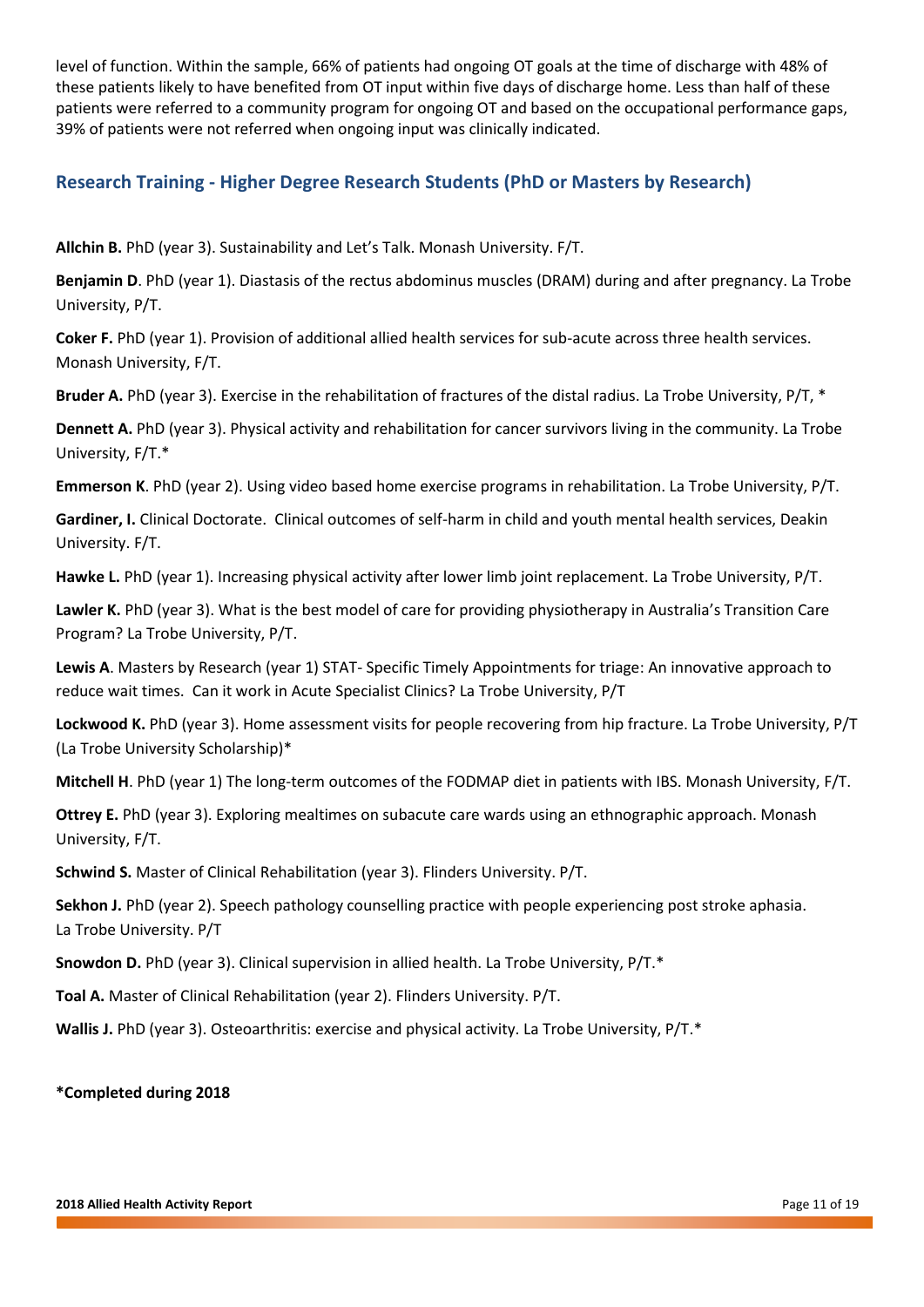# **Publications for 2018 (calendar year)**

- 1. Allan E, Najm A, Fernandes H, Allchin B. Participatory lived experience research: Barriers and enablers for social inclusion for people with psychosocial disability, in Afghanistan. *Intervention* 2018; 16(3):222-230.
- 2. Armstrong E, Jamieson R, Porter J. Food cooking methods contribute to the reduced vitamin C content of foods prepared in hospitals and care facilities: a systematic review. *International Journal of Food Science & Technology* 2018; [Epub ahead of print].
- 3. Baldwin CR, Harry AJ, Power LJ, Pope KL, Harding KE. Modified Constraint-Induced Movement Therapy is a feasible and potentially useful addition to the Community Rehabilitation tool kit after stroke: A pilot randomised control trial. *Australian Journal of Occupational Therapy* 2018; [Epub ahead of print].
- 4. Benjamin DR, Frawley HJ, Shields N, van de Water AT, Taylor NF. Relationship between diastasis recti of the abdominal muscles (DRAM) and musculoskeletal dysfunctions, pain and quality of life: a systematic review. *Physiotherapy* 2018; [Epub ahead of print].
- 5. Black EB, Fedyszyn IE, Mildred H, Perkin R, Lough R, Brann P, Ritter C. Homeless youth: Barriers and facilitators for service referrals. *Evaluation and Program Planning* 2018; 68:7-12.
- 6. Brady J, Harding K. Clinical judgement just as reliable as an explicit prioritisation tool: A comparison of three prioritisation approaches for inpatient speech pathology. *International Journal of Speech-Language Pathology* 2018; 20(2):57-61.
- 7. Brann P, Lethbridge MJ, Mildred H. The young adult Strengths and Difficulties Questionnaire (SDQ) in routine clinical practice. *Psychiatry Research* 2018; 264:340-345.
- 8. Coker F, Williams CM, Taylor NF, Caspers K, McAlinden F, Wilton A, Shields N, Haines TP. IMPACT: Investigating the impact of Models of Practice for Allied health Care in subacute settings. A protocol for a quasi-experimental mixed methods study of cost effectiveness and outcomes for patients exposed to different models of allied health care. *BMJ Open* 2018; 8(5):e020361-e020361.
- 9. Collins J, Adamski MM, Twohig C, Murgia C. Opportunities for training for nutritional professionals in nutritional genomics: What is out there? *Nutrition & Dietetics* 2018; 75(2):206-218.
- 10. Dennett AM, Peiris CL, Shields N, Prendergast LA, Taylor NF. Cancer Survivors Awaiting Rehabilitation Rarely Meet Recommended Physical Activity Levels: An Observational Study. *Rehabilitation Oncology* 2018; 36(4):214-222.
- 11. Dennett AM, Peiris CL, Taylor NF, Reed MS, Shields N. 'A good stepping stone to normality': a qualitative study of cancer survivors' experiences of an exercise-based rehabilitation program. *Supportive Care in Cancer* 2018; [Epub ahead of print].
- 12. Dennett AM, Shields N, Peiris CL, Prendergast LA, O'Halloran PD, Parente P, Taylor NF. Motivational interviewing added to oncology rehabilitation did not improve moderate-intensity physical activity in cancer survivors: a randomised trial. *Journal of Physiotherapy* 2018; 64(4):255-263.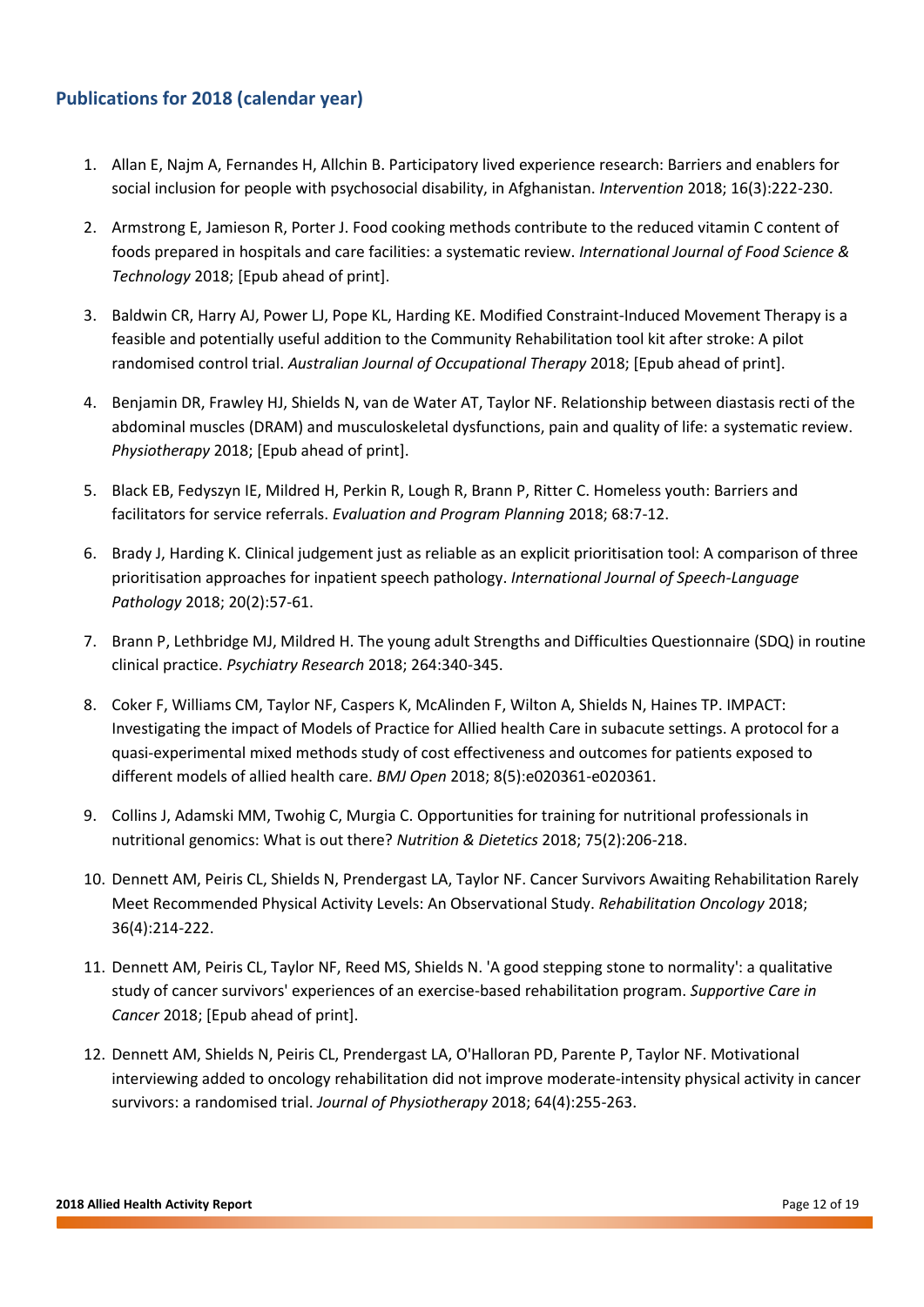- 13. Dewar SL, Porter J. The Effect of Evidence-Based Nutrition Clinical Care Pathways on Nutrition Outcomes in Adult Patients Receiving Non-Surgical Cancer Treatment: A Systematic Review. *Nutrition and Cancer* 2018; 70(3):404-412.
- 14. Emmerson K, Harding K, Taylor N. Providing exercise instructions using multimedia may improve adherence but not patient outcomes: A systematic review and meta-analysis. *Clinical Rehabilitation* 2018; [Epub ahead of print].
- 15. Emmerson KB, Harding KE, Lockwood KJ, Taylor NF. Home exercise programs supported by video and automated reminders for patients with stroke: A qualitative analysis. *Australian Journal of Occupational Therapy* 2018; 65(3):187-197.
- 16. Fernandes HL, Cantrill S, Shrestha RL, Raj RB, Allchin B, Kamal R, Butcher N, Grills N. Lived experience of psychosocial disability and social inclusion: A participatory photovoice study in rural India and Nepal. *Disability, CBR & Inclusive Development* 2018; 29(2):5-23.
- 17. Ghalayini G, O'Brien L, Bourke-Taylor HM. Recovery in the first six months after hand and upper limb burns: A prospective cohort study. *Australian Journal of Occupational Therapy* 2018; [Epub ahead of print].
- 18. Gibson S, Porter J, Anderson A, Bryce A, Dart J, Kellow N, Meiklejohn S, Volders E, Young A, Palermo C. Can clinical educators improve student learning and patient care in allied health? A systematic review. *Medical Education* 2018; [Epub ahead of print].
- 19. Harding KE, Leggat SG, Watts JJ, Kent B, Prendergast L, Kotis M, O'Reilly M, Karimi L, Lewis AK, Snowdon DA et al. A model of access combining triage with initial management reduced waiting time for community outpatient services: a stepped wedge cluster randomised controlled trial. *BMC Medicine* 2018; 16(1):182.
- 20. Harding KE, Robertson N, Snowdon DA, Watts JJ, Karimi L, O'Reilly M, Kotis M, Taylor NF. Are wait lists inevitable in subacute ambulatory and community health services? A qualitative analysis. *Australian Health Review* 2018; 42(1):93-99.
- 21. Hawke LJ, Shields N, Dowsey MM, Choong PFM, Taylor NF. Physical activity levels after hip and knee joint replacement surgery: an observational study. *Clinical Rheumatology* 2018; [Epub ahead of print].
- 22. Henderson KG, Wallis JA, Snowdon DA. Active physiotherapy interventions following total knee arthroplasty in the hospital and inpatient rehabilitation settings: a systematic review and meta-analysis. *Physiotherapy*  2018; 104(1):25-35.
- 23. Lawler K. Family-led rehabilitation after stroke may not improve patient outcomes compared to usual care [commentary]. *Journal of Physiotherapy* 2018; 64(1):59.
- 24. Leipold CE, Bertino SB, L'Huillier HM, Howell PM, Rosenkotter M. Validation of the Malnutrition Screening Tool for use in a Community Rehabilitation Program. *Nutrition & Dietetics* 2018; 75(1):117-122.
- 25. Lewis AK, Harding KE, Snowdon DA, Taylor NF. Reducing wait time from referral to first visit for community outpatient services may contribute to better health outcomes: a systematic review. *BMC Health Services Research* 2018; 18(1):869.
- 26. Lockwood K, Taylor, NF, Boyd, JN, Harding, KE. Reasons for readmission to hospital after hip fracture: Implications for occupational therapy. *British Journal of Occupational Therapy* 2018; 81:247-255.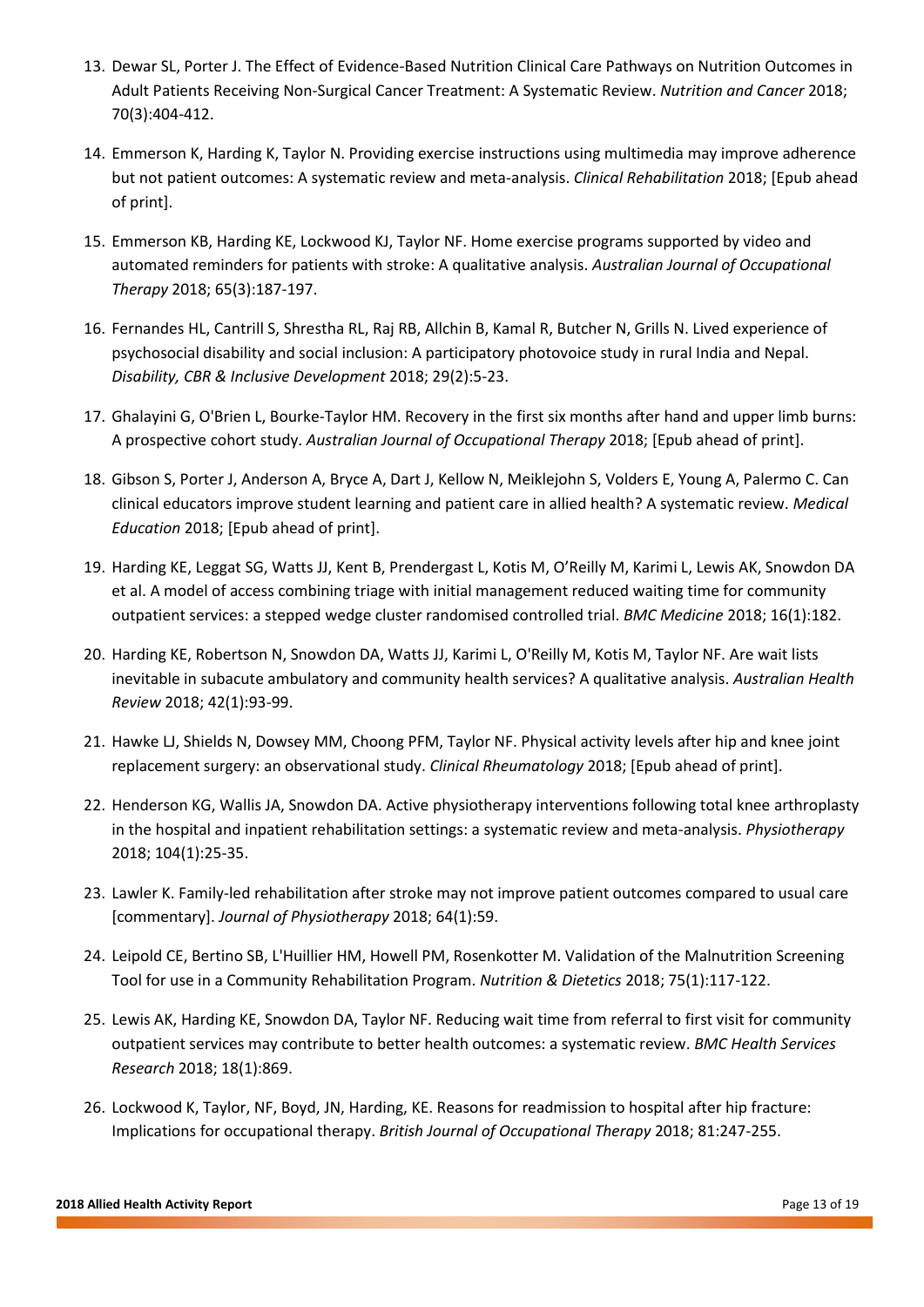- 27. Lockwood K, Harding K, Boyd J, Taylor N. Predischarge home visits after hip fracture: a randomized controlled trial. *Clinical Rehabilitation* 2018; [In press].
- 28. Marx W, Kelly JT, Crichton M, Craven D, Collins J, Mackay H, Isenring E, Marshall S. Is telehealth effective in managing malnutrition in community-dwelling older adults? A systematic review and meta-analysis. *Maturitas* 2018; 111:31-46.
- 29. Mitchell H, Porter J, Gibson P, Barrett J, M G. Implementation of a diet low in FODMAPs for patients with irritable bowel syndrome - directions for future research. *Alimentary Pharmacology & Therapeutics* 2018;[In press].
- 30. Nicks R, Letts L. Multiple functional assessments used by occupational therapists with older adults exist but psychometric properties vary. *Australian Journal of Occupational Therapy* 2018; 65(5):474-475.
- 31. Ottrey E, Jong J, Porter J. Ethnography in nutrition and dietetics research: A systematic review. *Journal of the Academy of Nutrition and Dietetics* 2018; 118(10):1903-1942.
- 32. Ottrey E, Palermo C, Huggins CE, Porter J. Exploring staff perceptions and experiences of volunteers and visitors on the hospital ward at mealtimes using an ethnographic approach. *Journal of Clinical Nursing* 2018; 27(7-8):e1571-e1579.
- 33. Ottrey E, Porter J. A qualitative exploration of patients' experiences with three different menu ordering systems in hospital: Implications for practice. *Nursing Standard* 2018; [In press].
- 34. Ottrey E, Porter J, Huggins CE, Palermo C. "Meal realities" An ethnographic exploration of hospital mealtime environment and practice. *Journal of Advanced Nursing* 2018; 74(3):603-613.
- 35. Peiris CL, Shields N, Brusco NK, Watts JJ, Taylor NF. Additional physical therapy services reduce length of stay and improve health outcomes in people with acute and subacute conditions: An updated systematic review and meta-analysis. *Archives of Physical Medicine and Rehabilitation* 2018; 99(11):2299-2312.
- 36. Peiris CL, Taylor NF, Hull S, Anderson A, Belski R, Fourlanos S, Shields N. A group lifestyle Intervention program Is associated with reduced Emergency Department presentations for people with metabolic syndrome: A retrospective case-control study. *Metabolic Syndrome and Related Disorders* 2018; 16(2):110- 116.
- 37. Porter J, Beck E, Gallegos D, Palermo C, Walton K, Yaxley A, Volders E, Wray A, Hannan‐Jones M. Moderation of a foodservice assessment artefact in nutrition and dietetics programs. *Nutrition & Dietetics* 2018; [Epub ahead of print].
- 38. Porter J, Nguo K, Gibson S, Huggins CE, Collins J, Kellow NJ, Truby H. Total energy expenditure in adults aged 65 years and over measured using doubly-labelled water: international data availability and opportunities for data sharing. *Nutrition Journal* 2018; 17(1):40-40.
- 39. Porter J, Ottrey E. Process evaluation of implementing protected mealtimes under clinical trial conditions. *Journal of Advanced Nursing* 2018; [Epub ahead of print].
- 40. Porter J, Wilton A. Professional identity of allied health staff. *Journal of Allied Health* 2018; [In press].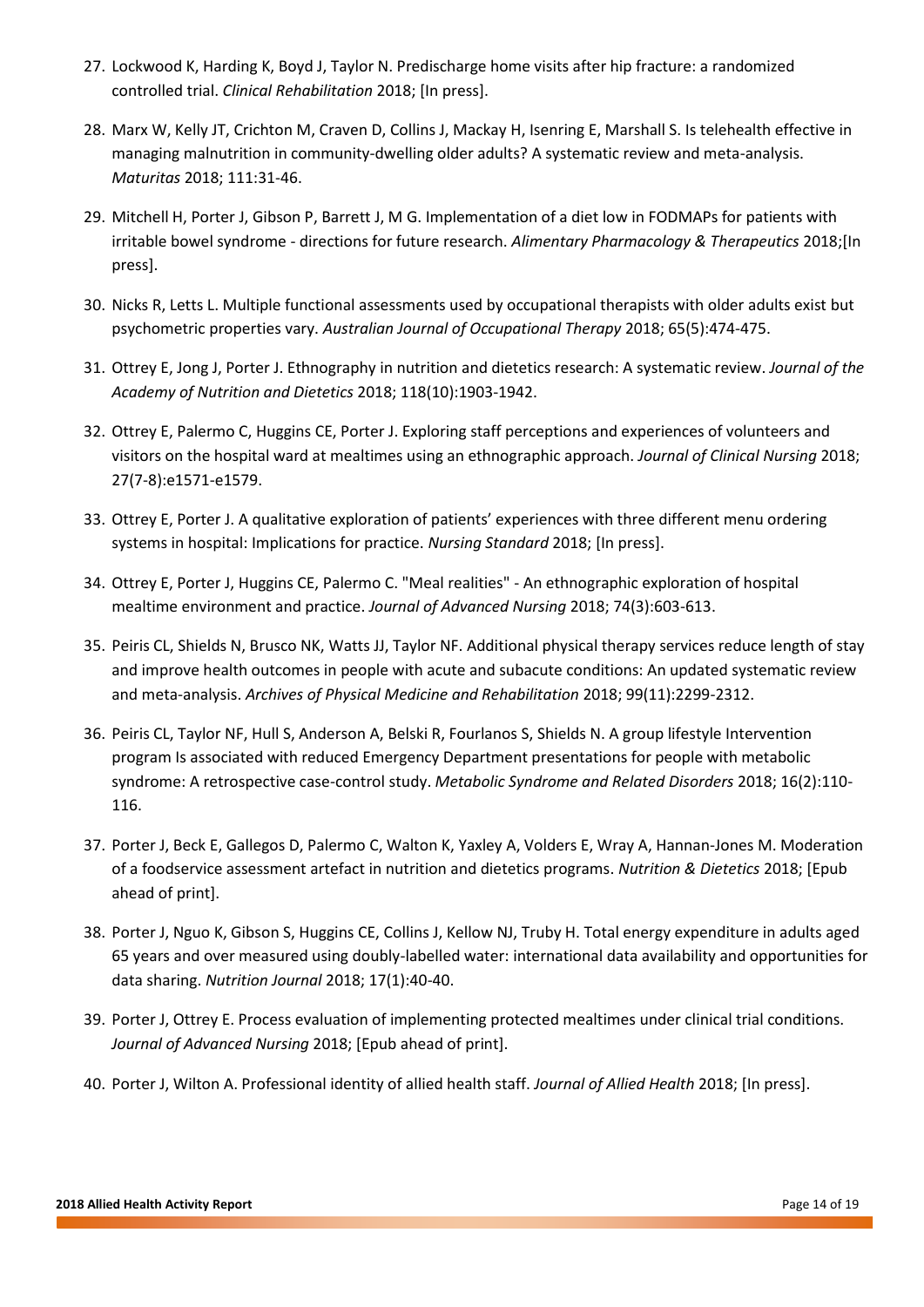- 41. Robinson AG, Dennett AM, Snowdon DA. Treadmill training may be an effective form of task-specific training for improving mobility in people with Parkinson's disease and multiple sclerosis: A systematic review and meta-analysis. *Physiotherapy* 2018; [Epub ahead of print].
- 42. Sansonetti D, Nicks RJ, Unsworth C. Barriers and enablers to aligning rehabilitation goals to patient life roles following acquired brain injury. *Australian Journal of Occupational Therapy* 2018; 65(6):512-522.
- 43. Sara G, Brann P. Understanding the mechanisms of transgenerational mental health impacts in refugees. *The Lancet Public Health* 2018; 3(5):e211-e212.
- 44. Sexton B, Taylor N. To sit or not to sit? A systematic review and meta-analysis of seated exercise for older adults. *Australasian Journal on Ageing* 2018; [epub ahead of print].
- 45. Simmance N, Cortinovis T, Green C, Lunardi K, McPhee M, Steer B, Wai J, Martin T, Porter J. Introducing novel advanced practice roles into the health workforce: Dietitians leading in gastrostomy management. *Nutrition & Dietetics* 2018; [Epub ahead of print].
- 46. Snowdon D, Leggat SG, Harding K, Boyd J, Scroggie G, Taylor N. The association between effectiveness of clinical supervision of allied health professionals and improvement in patient function in an inpatient rehabilitation setting. *Disability & Rehabilitation* 2018; [Epub ahead of print].
- 47. Summers BE, Laver KE, Nicks RJ, Lannin NA. What factors influence time-use of occupational therapists in the workplace? A systematic review. *Australian Journal of Occupational Therapy* 2018; 65(3):225-237.
- 48. Taylor N, Harding K, Lynch L, Wallis J, Kerridge G, Wilby A, Joy A, Thompson A, Kaminski M, Sheats J et al. Evaluating the introduction of an allied health clinical research office at a health service on research participation, interest and experience of allied health professionals. *Journal of Allied Health* 2018; [In press].
- 49. Twohig C, Adamski M, Murgia C, Collins J. Nutritional genomics for nutrition professionals: who undertakes online training and are they more knowledgeable, confident and involved? *Nutrition & Dietetics* 2018; [epub ahead of print].
- 50. Young N, Terrington N, Francis D, Robinson LS. Orthotic management of fixed flexion deformity of the proximal interphalangeal joint following traumatic injury: A systematic review. *Hong Kong Journal of Occupational Therapy* 2018; 31(1):3-13.

# **Conference including proceedings, papers, poster**

#### **International**

- 1. **Allchin B,** Fernandes H, Cantwell S. Building resilient communities: The importance of integrating mental health and wellbeing in effective development thinking and practice. *7 th Micah Global Consultation,* Philippines September 2018.
- 2. **Dennett AM**. A good stepping stone to normality: experiences of an oncology rehabilitation program. *International Conference of Physical Therapy in Oncology,* Amsterdam, June 2018.
- 3. **Dennett AM.** Motivational interviewing added to oncology rehabilitation did not improve physical activity levels: a randomised controlled trial*. International Conference of Physical Therapy in Oncology,* Amsterdam, June 2018.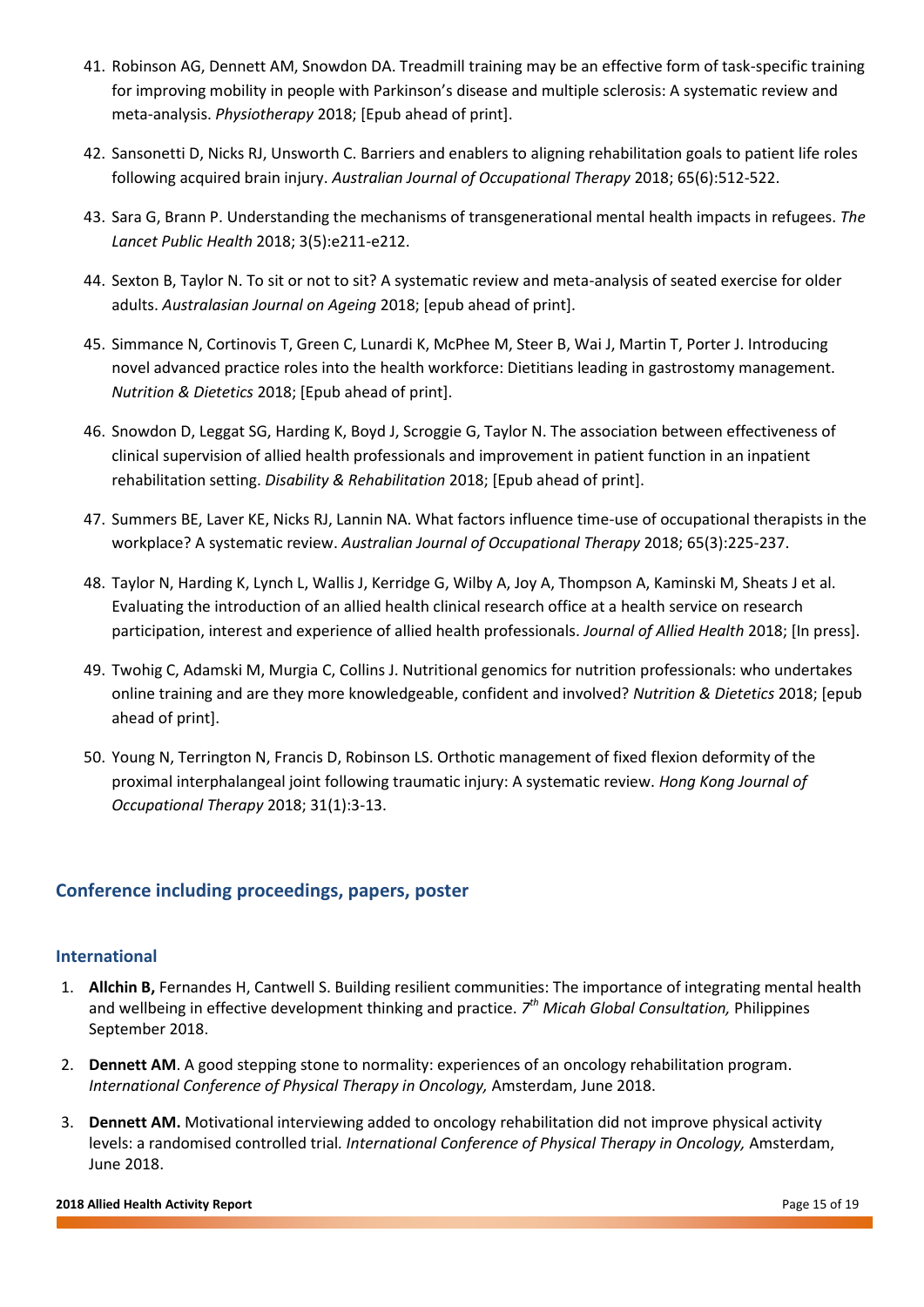- *4.* **Harding K**. Improving quality of care by reducing waiting time in outpatient services. *International Forum for Quality and Safety in Healthcare,* Amsterdam, May 2018.
- 5. **Ong K, Williamson, P.** Implementing the Collaborative Recovery Model in an Australian tertiary mental health service. *American Psychiatric Association IPS Mental Health Services Conference*, Chicago USA, October 2018.
- 6. **Porter J,** Nguo K, Gibson S, Huggins CE, **Collins J**, Kellow NJ, Truby H. The energy needs of adults aged 65 years and over using doubly labelled water: current evidence and opportunities for international data sharing. *International Symposium on Understanding the Double Burden of Malnutrition for Effective Interventions.*  Vienna, December 2018.
- 7. **Porter J**, Nguo K, Gibson S, Huggins CE, **Collins J,** Kellow NJ, Truby H. Extending international access to doublylabelled water data in older adults. *Nutrition Society UK,* Leeds, July 2018.
- 8. **Snowdon, D.** Peer review of physiotherapists managing patients with hip fracture can improve compliance with guidelines: a before-and-after observation study. *Canadian Association for Health Services and Policy Research Conference,* Montreal, May 2018.
- 9. **Snowdon, D.** Reducing waiting time in ambulatory and community health services: A Stepped Wedge Cluster RCT. *Canadian Association for Health Services and Policy Research Conference,* Montreal, May 2018.
- 10. Ukovic BM, **Breik L.** End unnecessary fasting (ENUF): An Australian nutrition day experience. *40th ESPEN Congress on Clinical Nutrition and Metabolism,* Madrid, September 2018.
- 11. van Veenendaal N, **Breik L.** Nutrition practices in general medicine results from Australian Nutrition Day participation. *40th ESPEN Congress on Clinical Nutrition and Metabolism,* Madrid, September 2018.
- 12. **Williamson P.** Sensory modulation optimises daily life when co-created by young people with mental ill health and their families. *17th WFOT Congress, Cape Town,* South Africa, May 2018.
- 13. **Williamson P.** & Wilkens S. Introducing a sensory modulation room in a community mental health setting in Australia. *17th WFOT Congress, Cape Town,* South Africa*,* May 2018.

## **Local/State/National**

- 1. **Adamski M, Collins J,** Twohig C, Mugia C. Opportunities for training for nutritional professionals in nutritional genomics: What's out there? *Dietitians Association of Australia National Conference,* Sydney, May 2018.
- 2. **Armstrong E, Jamieson R**, **Porter J.** Vitamin C content of foods served in hospitals or aged care facilities is reduced secondary to food service models: a systematic review. *Dietitians Association of Australia National Conference,* Sydney, May 2018.
- 3. **Armstrong E,** Hassen S. Surgical Snapshot *AusPEN (Parenteral and Enteral Nutrition) Conference,* Sydney, Nov/Dec 2018.
- 4. **Armstrong E,** O'Connor J. Fibre Restricted Diet Codes *AusPEN (Parenteral and Enteral Nutrition) Conference,*  Sydney, Nov/Dec 2018.
- 5. **Berlandier M**, **Collins J.** Cost and waste of supplements automatically provided to patients requiring a texture modified diet. *Dietetics Association of Australia National Conference,* Sydney, May 2018.
- 6. **Boyd J, Leong A.** Defining advanced practice roles for occupational therapy A competency-based framework to work with. *Occupational Therapy Vic-Tas Regional Conference*, Melbourne, June 2018.
- 7. **Boyd J.** The OT role in delirium. *Australasian Delirium Conference,* Melbourne, September 2018.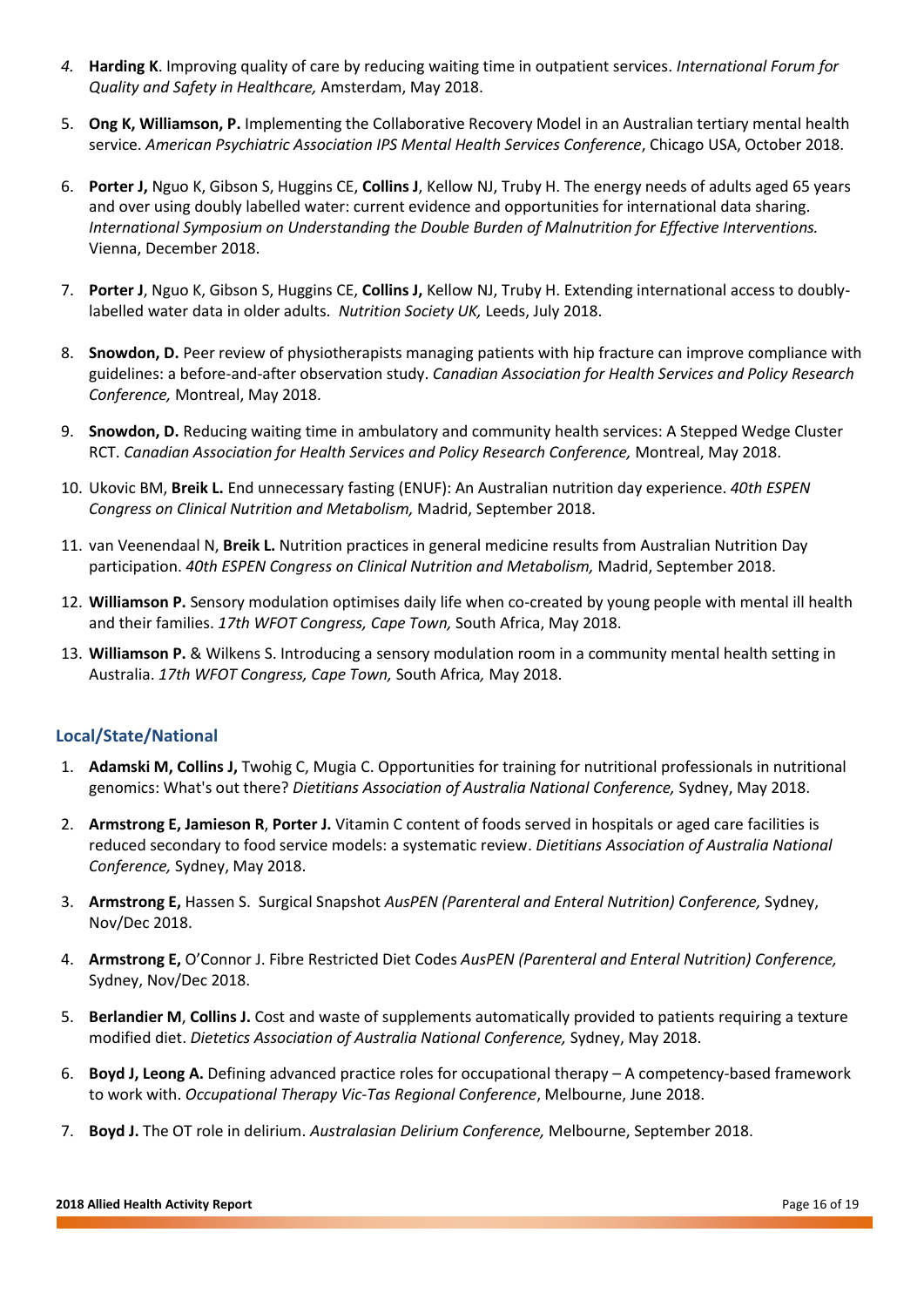- 8. **Brennan E**, **Collins J.** Are moulded texture modified meals the way to go? A pilot study to evaluate quality, implications for patients and food service. *Dietetics Association of Australia National Conference,* Sydney, May 2018.
- 9. **Brennan E**, **Collins J**. How do you achieve 100% patient meal satisfaction on a maternity ward? Provide a flexible food service model designed to meet the patients schedule and mums will love it! *Dietetics Association of Australia National Conference,* Sydney, May 2018. (poster)
- 10. **Bruce C, Lynch L.** Do patients with a communication difficulty have a different experience of care when compared to patients without communication difficulty. *Speech Pathology Australia National Conference,* Adelaide, May 2018
- 11. **Collins J, Brennan E, Porter J.** Nutritional adequacy and foodservice satisfaction of adults admitted to mental health wards. *Dietitians Association of Australia 35th National Conference* Sydney, May 2018.
- 12. **Dallimore S, St Ruth F.** Managing Foot Wounds, *Australian Podiatry Conference,* Melbourne, April 2018.
- 13. **Dewar S**, **Porter J.** Evidence based nutrition clinical care pathways: a systematic review of their effect on nutrition outcomes in non-surgical cancer patients. *Dietetics Association of Australia National Conference*, Sydney, May 2018.
- 14. Dixon C, Nunn M, **Williamson P**. Finding one's voice above the roar: The lived experience of training clinical and medical mental health staff in the collaborative recovery model. *The MHS Conference,* Adelaide, August 2018.
- 15. **Donley E.** Putting technology into practice: Bringing tele-psychiatry to the ED. *2018 Victorian Healthcare Association Annual Conference,* Melbourne, August 2018.
- 16. **Fellner Y, Tawse S.** The Evolution of Hand Therapy Clinics. *Australian Hand Therapy Association Conference,* Melbourne, October 2018.
- 17. **Gokhale S, Paul E**. Improving efficiency of referral triage for ambulatory pain management service for improved patient access and flow. *Australasian Lean Healthcare Summit Conference,* Melbourne, May 2018.
- 18. **Griffiths D, Kaminski M.** Duration of total contact casting patients with acute Charcot Foot *LEAP (Lower Extremity Amputation Prevention) Conference,* Melbourne, October 2018.
- 19. **Haley M.** Delirium Management: Let's get physical. *Australasian Delirium Conference,* Melbourne, September 2018. (Winner best poster)
- 20. **Harding K**, Leggat S, Watts J, Kent B, Prendergast L, Kotis M, **O'Reilly M**, Karimi L, **Snowdon D, Lewis A, Taylor N**. The STAT model improves access to sub-acute ambulatory and community health services: a stepped wedge randomised controlled trial. *7th Annual NHMRC Symposium on Research Translation,* Sydney, November 2018.
- 21. **Kerridge G.** "Making the invisible visible" *International Forum on Quality & Safety in Healthcare,* Melbourne, September 2018. (Experience day presentation)
- 22. Kerrigan K, **Haley M**, Sheerin S, Golder A. Allied Health Assistant (AHA) led exercise before Physiotherapy assessment was safe and feasible in GEM: A pilot trial. *Allied Health Assistant Day Monash Health,* Melbourne, November 2018.
- 23. **Lawler K.** Additional Saturday allied health services for GEM. *Australian Association of Gerontology Conference*, Melbourne, November 2018
- 24. **Lewis A.** Reducing waiting times in ambulatory care. *International Forum on Quality & Safety in Healthcare*, Melbourne, September 2018.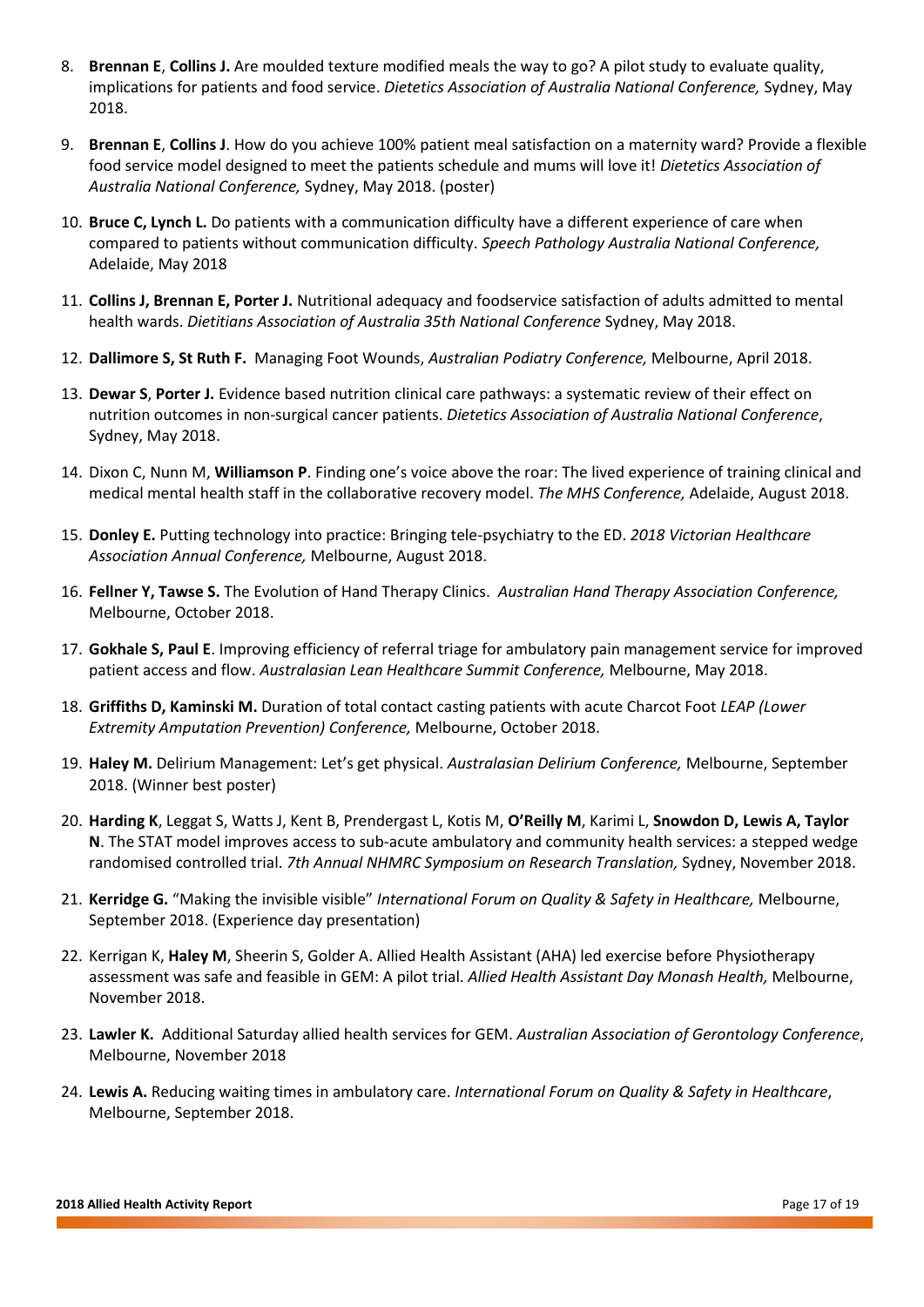- *25.* McCall A, Allchin B. "LET'S TALK" Approaches to implementation and sustainability, '*Best practice/Next practice: Working with families where a parent has a mental illness,* Melbourne, March 2018.
- 26. **McGrice M, Mitchell H**. Complex nutritional complications during pregnancy post bariatric surgery: a case report. *Dietitians Association of Australia National Conference,* Sydney, May 2018.
- 27. **Mitchell H, Armstrong E**. Low FODMAP and gluten free hospital menus patient satisfaction levels and innovative interventions. *Dietitians Association of Australia National Conference,* Sydney, May 2018.
- 28. **Ottrey E, Porter J,** Huggins CE, Palermo C. "Meal realities" in hospital: Exploring mealtimes using an ethnographic approach. *Dietitians Association of Australia National Conference,* Sydney, May 2018.
- 29. **Pendleton R**, **Jasonides A**, **Lawler K, Sloan C**, **Pagram A**, **Albiston T**, **Parslow S, Haley M.** Up and Active. *Allied Health Assistant Day, Monash Health,* Melbourne, November 2018.
- 30. **Pinsent B**, **Armstrong E.** Bariatric Surgery: Bypassing Follow Up? *AusPEN (Parenteral and Enteral Nutrition) Conference,* Sydney, Nov/Dec 2018.
- 31. **Porter J, Brennan E, Wilton A**. Professional identity: how do dietitians compare with other allied health staff? *Dietitians Association of Australia National Conference,* Sydney, May 2018.
- 32. **Porter J, Haines T**, Truby H. Protected Mealtimes: results of a clinical trial and future directions. *Dietitians Association of Australia National Conference,* Sydney, May 2018.
- 33. **Porter J,** Neale E, Palermo C. Reviewing for peer reviewed journals: progressing from novice to expert. *Dietitians Association of Australia Conference,* Sydney, May 2018. (workshop)
- 34. **Porter J.** A National Fellowship: What Next? Guide to Applying for Research Fellowships Workshop, University of Newcastle. *Dietitians Association of Australia conference,* Sydney, May 2018. (workshop)
- 35. **Schneider C.** Implications of an ageing society for Gerontology Social Workers: A scoping review. *Australian Association of Gerontology Conference,* 21st - 23rd November 2018.
- 36. **Sexton B.** Seated Exercise for Older Adults. *Australian Association of Gerontology Conference*, Melbourne, November 2018.
- 37. **Slater S, Wade K**, **Collins J.** Volunteer mealtime practices in geriatric evaluation and management. *Dietitians Association of Australia National Conference,* Sydney, May 2018.
- 38. **Sullivan R**, **Harding K**. Speech Pathologists have a vital role in post stroke falls prevention in hospitals: a retrospective audit. *Speech Pathology Australia National Conference,* Adelaide, May 2018.
- 39. **Taylor N, Harding K,** Watts J, Kent B, **Lewis, A, Snowdon**, Leggat S. Staff perceptions of implementation of an access and triage intervention that reduced waiting time in ambulatory services. *7th Annual NHMRC Symposium on Research Translation.* Sydney, November 2018.
- 40. **Tuck J.** Family caregiver intervention improves outcomes for patients with delirium. *Occupational Therapy Australia Vic-Tas regional conference,* Melbourne, June 2018.
- 41. **Tuck, J.** Family intervention improves outcomes for patients with delirium. *Australasian Delirium Conference*, September 2018. (Winner best presentation)
- 42. Twohig C, **Collins J,** Murgia C, Adamski M**.** Nutritional genomics for nutrition professionals: who undertakes online training and are they more knowledgeable, confident and involved? *Dietitians Association of Australia National Conference,* Sydney, May 2018.
- 43. **White J.** Does cognitive retraining after stroke result in better everyday living? A systematic review and metaanalysis. *Occupational Therapy Australia Vic- Tas regional conference,* Melbourne, June 2018.

#### **2018 Allied Health Activity Report** Page 18 of 19